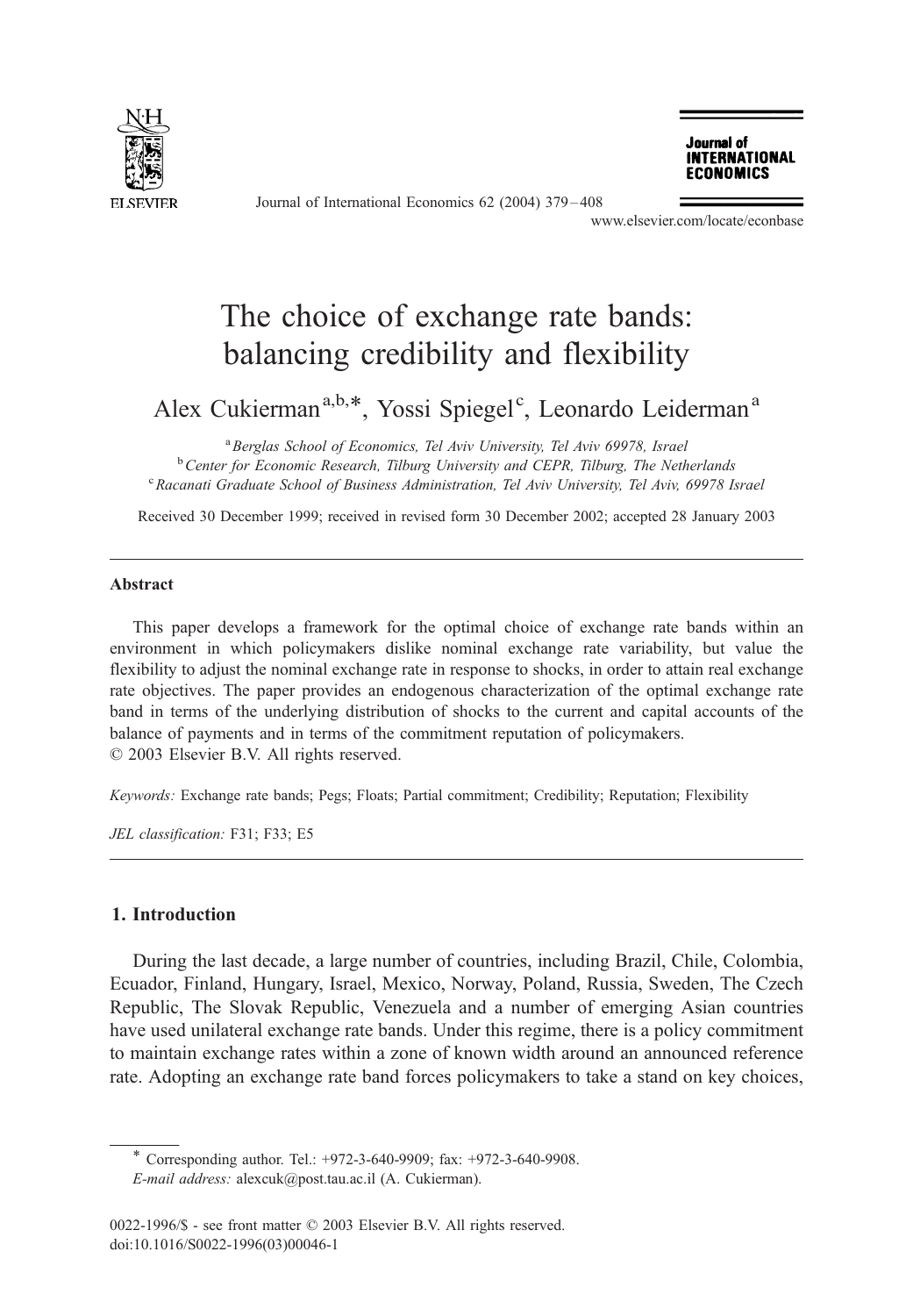such as the band's width, the exchange rate to be used as a central parity rate, the exit strategies such as the frequency and form of realignments, and the method of intervention to support the band. Over the years, most of the above mentioned countries have moved toward greater exchange rate flexibility (see [International Monetary Fund, 1998\)](#page-29-0). In some cases this has taken the form of a widening of previously existing currency bands or even a shift to a float.

Most of the existing literature on currency bands offers little guidance on the policy tradeoffs involved in the above mentioned choices. While some of the earlier work on exchange rate target zones (e.g., [Williamson, 1985; Frenkel and Godstein, 1986;](#page-29-0) Williamson and Miller, 1987) partially and informally dealt with these important policy choices, the recent voluminous literature on target zones (e.g., chapters 1 and 2 in [Krugman and Miller, 1992; Svensson, 1992\)](#page-29-0) has not addressed the real world decision regarding the characteristics of such a band.

The purpose of this paper is to provide a precise framework for the analysis of the tradeoffs involved in the choice of unilateral exchange rate bands. We view these bands as the outcome of an optimization problem of a policymaker whose objective function trades off the option of moving the real exchange rate in a desired direction against the level and variability of the nominal exchange rate. We believe that this formulation captures an important real world aspect of exchange rate policy determination in small open economies. The authorities in such economies have shown their concern in preserving and improving the competitiveness of exports and the current account position, while at the same time avoiding the possible inflationary consequences of nominal exchange rate depreciation. This tradeoff is at the heart of a recent discussion and analysis of exchange rate policy in emerging Asian countries by [Dornbusch and Park \(1999\).](#page-29-0) <sup>1</sup> Exchange rate bands are seen in this context as a simple and verifiable system for the policymaker to make a credible anti-inflation commitment while retaining some degree of flexibility in the determination of exchange rates to shield exports and the current account from the impact of adverse shocks to both the current and the capital accounts.<sup>2</sup>

[Dornbusch and Park \(1999\)](#page-29-0) recommend that emerging Asian economies like Indonesia, Malaysia, Thailand and Taiwan adopt exchange rate bands. But they argue that currently there is no scientific basis to determine a good band width and mention that [Williamson](#page-29-0)  $(1996)$  recommends a  $7-10$  percent range on either side. This paper makes a step towards putting the discussion of determinants of band width on a firmer analytical basis by providing a positive theory of exchange rate band determination. Our model differs from most existing models of exchange rate bands in two main respects. First, the width of the

 $1$  This tradeoff is also relevant for Chile as is transparent from a statement by the former President of the Banco Central de Chile; see [Zahler \(1992\),](#page-29-0) who focuses on policy dilemmas that arise under high capital mobility. See also [Leiderman and Bufman \(1996\).](#page-29-0)<br><sup>2</sup> Different rationales for the existence of exchange rate bands are provided in recent work by [Krugman and](#page-29-0)

Miller (1993) and [Svensson \(1994\).](#page-29-0) The former argue that the real world motivation for target zones is to a large extent the concern about irrational and unstable market behavior. The latter stresses the role of exchange rate bands in increasing the independence and flexibility of monetary policy compared to fixed exchange rates. [Sutherland \(1995\)](#page-29-0) and [Miller and Zhang \(1996\)](#page-29-0) analyze the optimal determination of band width. But, unlike this paper, they do not allow for the possibility of realignments under some circumstances.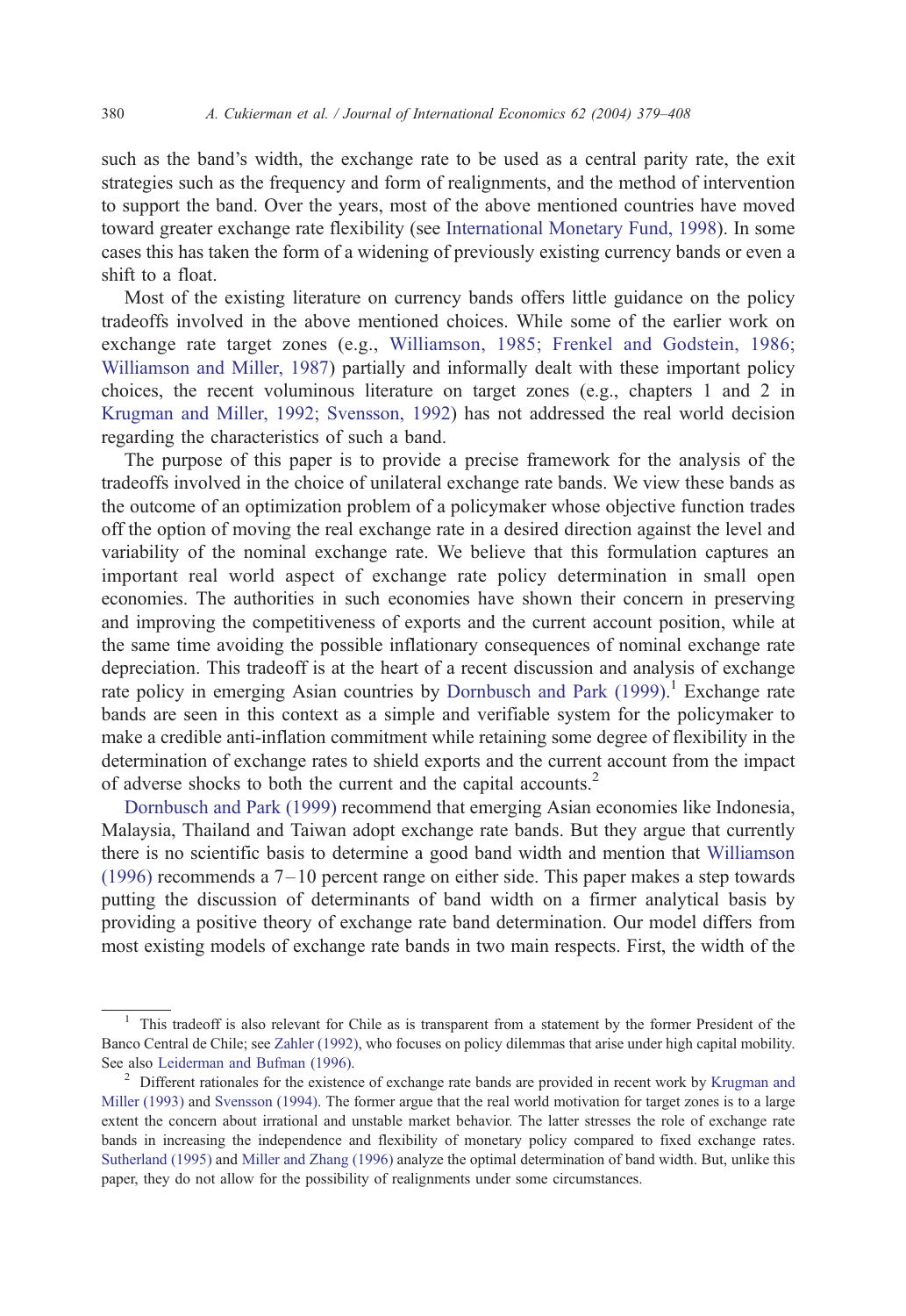band is determined endogenously as the solution to policymakers' maximization problem. Since the model allows for bands of any width, it admits pegs (bands of zero width) and floats (bands of infinite width) as special cases. Second, we endogenize policymakers' decisions about realignments by considering conditions under which the realization of exogenous shocks is such that it pays policymakers to exit from the band. Therefore, the imperfect credibility of the band is partly due to the public's uncertainty about the strength of the policymaker's commitment to the band.

We view the choice of band width as involving a tradeoff between the flexibility to react to unanticipated exchange rate misalignments and the minimization of nominal variability. A similar policy tradeoff has been investigated by [Flood and Isard \(1989\)](#page-29-0) and [Lohmann \(1992\)](#page-29-0) for closed economies, and by [Cukierman et al. \(1992\)](#page-29-0) and [Obstfeld](#page-29-0) (1996, 1997) for open economies.<sup>3</sup> Policymakers value flexibility because it enables them to rely on the nominal exchange rate to move closer to *their* real exchange rate target when they believe that the real exchange rate deviates from this desired level. But since they dislike nominal exchange rate variability they prefer to achieve those objectives with less nominal variability. In many cases the preannouncement of a band has a moderating impact on the public's expectation regarding changes in the exchange rate, which leads in turn to more price stability.<sup>4</sup>

The preannouncement of a band commands *some* credibility since the public anticipates that, at least some, policymakers will bear a political cost if they abandon the band. This cost may be due to instability on financial markets, to an overall loss of confidence in monetary policy or to a personal loss of reputation that may undermine the future careers of policymakers in charge. In any event, absent such a cost, the public will correctly perceive the announcement of a band as an empty statement, and hence policymakers will have no incentive to make announcements in the first place. The prevalence of exchange rate bands suggests that in reality, policymakers do stand to lose if they abandon their commitment which, in turn, makes their announcement meaningful. Whether an existing band is maintained or not depends on the realization of shocks and on the political costs of abandoning the band. These costs imply the existence of a range of effective commitment that lies outside the band. In this range the preannouncement of a band deters dependable

<sup>&</sup>lt;sup>3</sup> The model in [Cukierman et al. \(1992\)](#page-29-0) can be viewed as a complement to the current model, since it assumes that the exchange rate is pegged, but allows policymakers to choose the degree of commitment to the peg by choosing the cost of breaking their commitment. Here the cost of exiting the band is specified exogenously, but policymakers can determine the tradeoff between credibility and flexibility ex ante by choosing the width of the band. Obstfeld uses a fixed exchange rate framework with escape clauses for periods of stress to show that such clauses lead to multiple equilibria and to self fulfilling (possibly welfare reducing) exchange rate crises. A shared feature of his framework and ours is that both allow for costly realignments when external shocks are sufficiently large. The main difference is that Obstfeld examines the destabilizing effects of fixed exchange rates with escape clauses whereas we are interested in characterizing the optimal exchange rate band. A secondary difference is that in Obstfeld, the temptation to realign is driven by employment considerations whereas in our framework it is driven by sufficiently large (positive or negative) differences between actual and desired real exchange rates that need not be due only to employment considerations.<br><sup>4</sup> The existence of a band also has a moderating impact on the variability of expected currency depreciations.

Although not identical, this mechanism is similar to the 'honeymoon' effect discussed in the target zone literature; see [Krugman and Miller \(1992\)](#page-29-0) and [Svensson \(1992\).](#page-29-0)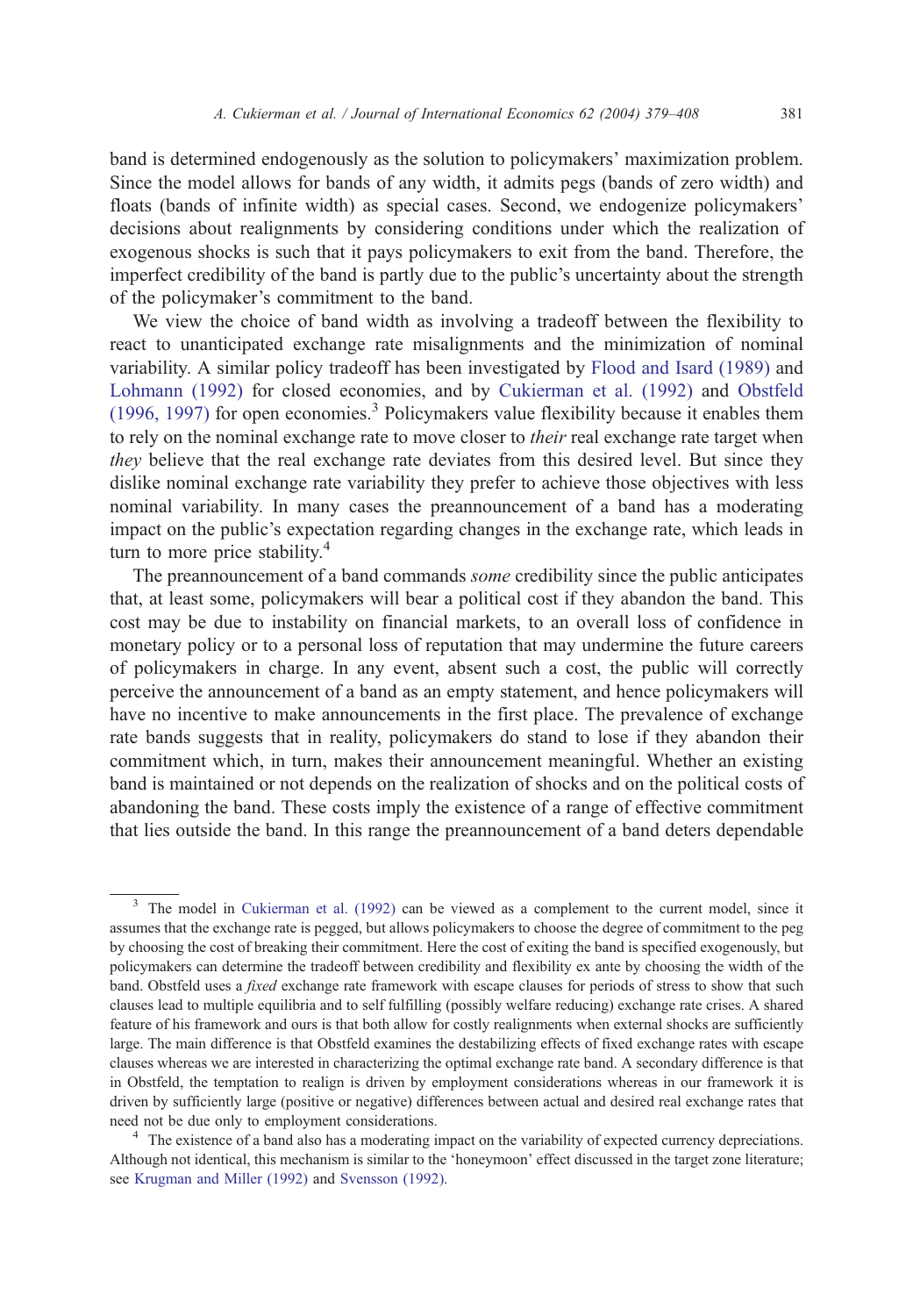policymakers from adjusting the exchange rate. Thus, pegs and bands are limited commitments which (as in [Flood and Isard, 1989](#page-29-0) and [Lohmann, 1992](#page-29-0) for example) are maintained only for some ranges of shock realizations.

An essential aspect of the analysis is that the exchange rate regime is chosen by policymakers prior to the realization of shocks. The first and main part of the paper focuses on the case in which expectations, and therefore prices, are determined after the realization of shocks, so that price formation is subject to political, but not to economic uncertainty. In that case a peg (a zero band width) is, inter alia, optimal only if the policymaker's reputation is perfect in the sense that once a peg is announced, the public expects the policymaker to keep the exchange rate fixed under all circumstances. However, if the policymaker's reputation is not perfect so that the public expects him to exit the band with some positive probability, then the optimal regime is either a band of a finite width or a free float (a band of infinite width). The latter is optimal only in the (unlikely) case where large exchange rate misalignments (i.e., differences between desired and actual real exchange rates) are more likely than small ones. Otherwise, it is optimal for the policymaker to set up a two sided band. Unless the distribution of misalignments is symmetric, the optimal band is not necessarily symmetric. The model is used to characterize the dependence of the optimal band on the policymaker's reputation for being able to maintain his commitment to the band, on the cost of exiting from the band, and on the level of uncertainty about potential exchange rate misalignments.

The second part of the paper examines the case where price formation is subject to both economic and political uncertainty. We show that when prices are set prior to the realization of shocks, one sided bands are usually optimal for the policymaker. In particular, it is optimal to set up a one sided band that moderates expectations about the more probable policy action in the absence of exchange rate commitments. For example if devaluations are, a priori, more probable it is optimal to set a one sided band or peg that imposes limits only on devaluations.

The paper is organized as follows. Section 2 presents the basic model and develops the notion that an exchange rate band can be seen as a partially credible commitment device. Section 3 characterizes the equilibrium and shows that the band gives rise to a range of effective commitment beyond which the policymaker opts for realignment. Section 4 provides a comparative statics analysis of the determinants of the width of the exchange rate band. Section 5 examines the case where the public expectation reflects both political uncertainty and uncertainty about misalignments shocks. This is followed by concluding remarks. All proofs are in Appendix.

## 2. A model of exchange rate bands

## 2.1. The policymaker's objective

We consider a model in which exchange rate policy is driven by a fundamental tradeoff between allowing the real exchange rate to move in a desired direction and maintaining nominal exchange rate stability. This tradeoff arises under either current account shocks or capital account shocks. Due to these shocks, there is uncertainty regarding the direction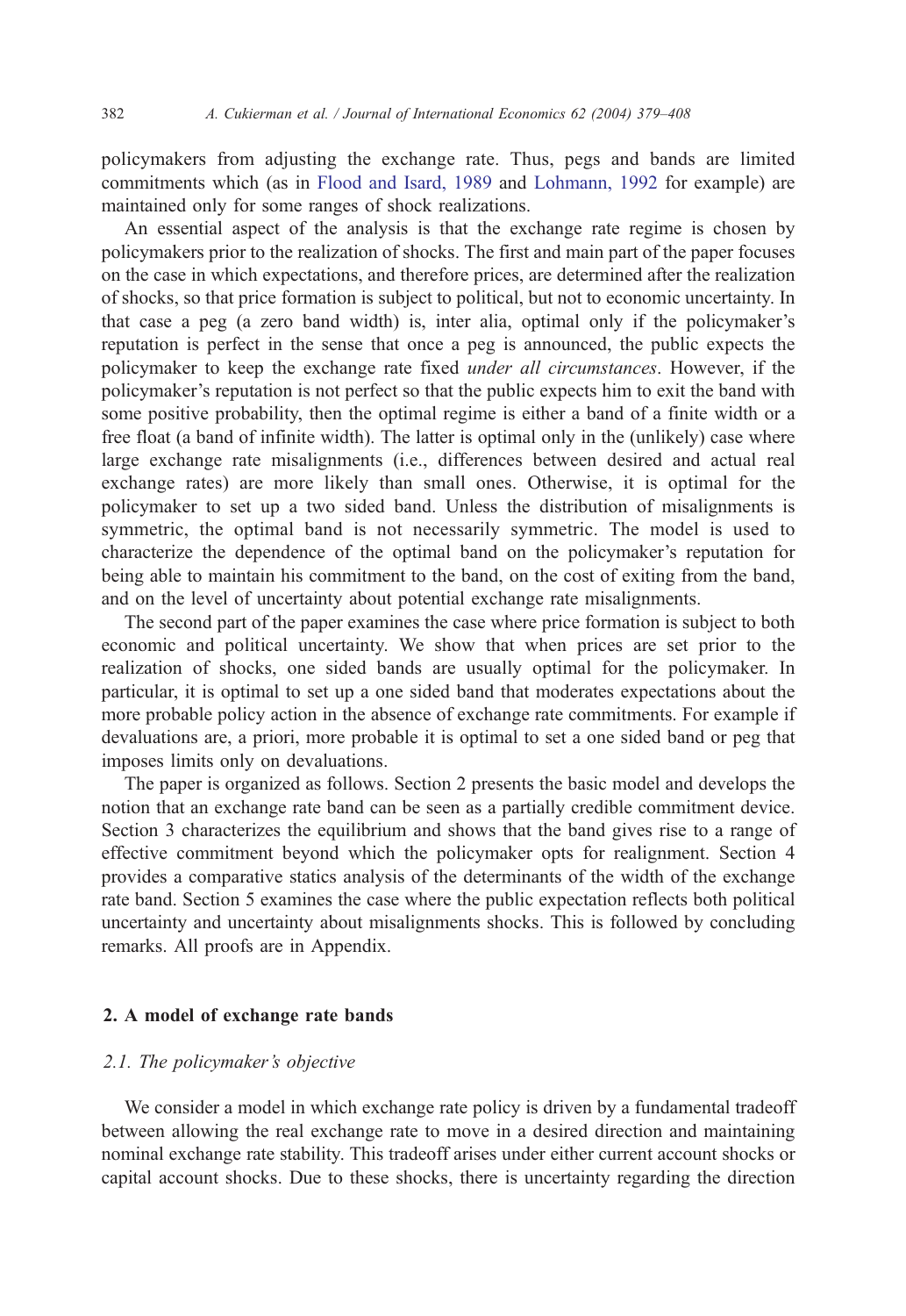and magnitude of desired changes in real exchange rates. We capture this uncertainty by postulating that the policymaker has the following objective function:

$$
V(\pi, \pi^e) = x(\pi - \pi^e) - \frac{\pi^2}{2},
$$
\n(1)

where  $\pi$  and  $\pi^e$  are the actual and the expected rates of changes in the nominal exchange rate (positive values of  $\pi$  and  $\pi^e$  are associated with actual and expected depreciations while negative values are associated with appreciations), and  $x$  is a continuous random variable with positive density in the range  $[x,\overline{x}]$ , where  $-\infty \leq x <$  $0 < \overline{x} \le \infty$ . We assume that  $\pi$  is chosen directly by policymakers, though in practice it is implemented via interest rate policy and/or intervention in the foreign exchange market. It is shown in the first part of the Appendix that  $x$  can be viewed as an approximate measure of the divergence between the desired level and the existing level of the real exchange rate. This divergence depends in turn on various stochastic shocks to the current account, to employment, and/or to the capital account of the balance of payments. In countries with persistent balance of payments deficits the mean value of x is positive although particular realizations may be negative.<sup>5</sup> The mean value of x is a measure of the average degree of dissatisfaction of policymakers with the existing real exchange rate relative to the political costs of exchange rate variability. Thus  $x$  can be viewed as a measure of the extent of real exchange rate misalignment, as perceived by policymakers.<sup>6</sup>

Eq. (1) has the following interpretation. Assuming that domestic wages and prices are (at least partially) sticky in the short run, expected changes in the nominal exchange rate affect their predetermined components.<sup>7</sup> Hence, if real trade shocks, employment shocks, or capital flow shocks are such that  $x > 0$  (i.e., the real exchange rate desired by the policymaker exceeds the existing level), the policymaker wishes to produce an unexpected real depreciation by setting  $\pi$  above  $\pi^e$ . Similarly, if  $x < 0$ , the policymaker wishes to produce a real appreciation by setting  $\pi$  below  $\pi^e$ . Thus the first term in (1) represents the policymaker's benefit from unexpected depreciation (when  $x > 0$ ) or unexpected appreciation (when  $x < 0$ ). When  $x > 0$ , an increase in x leads to a larger misalignment and hence an unanticipated depreciation of a given size becomes more valuable to the policymaker. Conversely, when  $x < 0$ , a decrease in x leads to a larger misalignment and hence an unanticipated appreciation of a given size is more valuable to the policymaker. When  $x = 0$  the policymaker is content with

 $5$  Persistent budget deficits and/or overly ambitious employment objectives may lead to such situations. Precise discussions of such cases appear in chapter 5 of [Cukierman \(1992\)](#page-28-0) and in [Horn and Persson \(1988\)](#page-29-0) respectively.<br><sup>6</sup> Note that the arguments in the paper in no way rely on the presumption that the real exchange rate desired

by policymakers is also the optimal one from a social welfare point of view (although we do not exclude such a possibility). For example policymakers might desire to create a real depreciation because the interests of exporters are dear to their hearts or, alternatively, because they wish to reduce persistent deficits in the current account of the balance of payments. Although we always have in mind misalignments as perceived by policymaker, we do not always carry the adjective 'perceived' for reasons of brevity.

 $^7$  A similar wage price sluggishness appears in [Beetsma and van der Ploeg \(1998\).](#page-28-0) But they take the width of the band to be exogenous.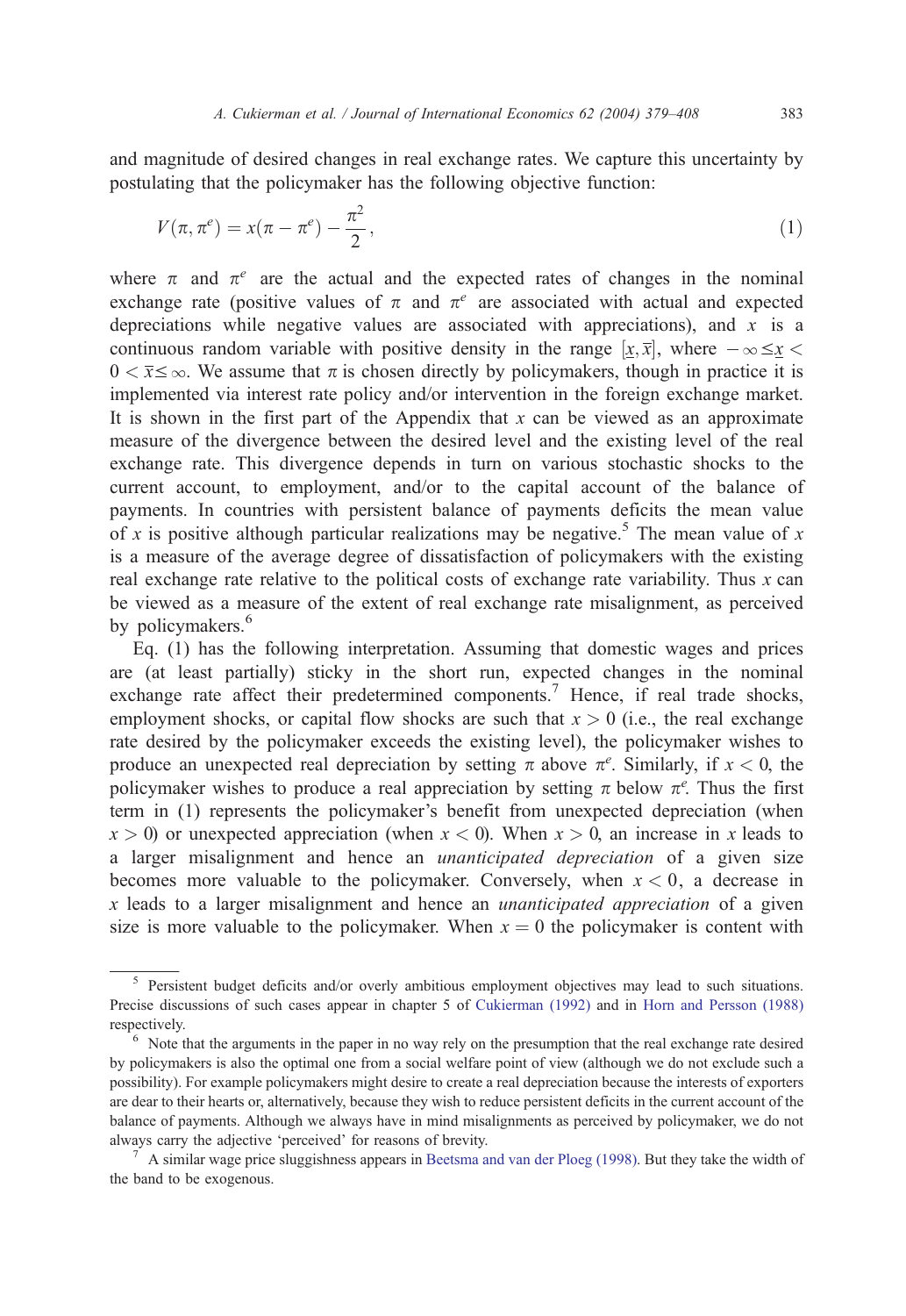the current level of the real exchange rate and does not wish to produce exchange rate surprises. The second term in (1) reflects the political costs of exchange rate variability.<sup>8</sup>

## 2.2. The exchange rate band and the policymaker's type

We consider exchange rate bands as a partial commitment device. The reason why a policymaker would willingly restrict his freedom to adjust the exchange rate optimally ex post is that by doing so he increases the credibility of his exchange rate policy. This enables the policymaker to attain the same real exchange rate objectives with less nominal exchange rate variability. The cost associated with this gain in credibility is a loss in the policymaker's flexibility to freely move the exchange rate in a desired direction. The optimal width of the band is determined by trading-off the benefits of credibility against the cost of reduced flexibility.<sup>9</sup>

To reflect this tradeoff, let  $[e,\overline{e}]$  be the exchange rate band set by the policymaker around the preexisting nominal exchange rate,  $e_{-1}$ ; the policymaker then commits to cap the nominal exchange rate, e, from below by  $\epsilon$  and cap it from above by  $\bar{e}$ . Assuming, without loss of generality, that  $e_{-1}$  serves as the reference or central parity rate, the exchange rate band induces a permissible range of rates of change in the exchange rate,  $[\pi,\overline{\pi}]$ , where  $\pi \equiv (e-e_{-1})/e_{-1} < 0$  and  $\overline{\pi} \equiv (\overline{e}-e_{-1})/e_{-1} > 0$ . Within this range, the domestic currency is depreciated if  $\pi \in (0, \overline{\pi}]$  and appreciated if  $\pi \in [\underline{\pi}, 0)$ ; the absolute value of  $\pi$  then is the maximal rate of appreciation and  $\bar{\pi}$  is the maximal rate of depreciation that the exchange rate band permits.

Obviously, the announcement of a band can have some impact on exchange rate expectations only if it is common knowledge that the policymaker will bear a cost if he were to abandon the band. Absent such a cost, the public will correctly perceive the policymaker's announcement as an empty statement and will ignore it. This cost may be due to financial instability, loss of confidence in monetary policy, a personal loss of reputation that may undermine the future career of the policymaker, or some combination of those factors.

In practice there is typically a considerable amount of uncertainty about the commitment ability of policymakers.<sup>10</sup> To reflect this uncertainty we assume that there are two possible types of policymakers. The first type, to which we refer as dependable (D), incurs a fixed cost,  $c > 0$ , whenever he allows the nominal exchange rate to move outside the band. Following [Svensson \(1992, 1994\),](#page-29-0) we refer to situations in which the nominal exchange rate is set outside the band as 'realignments'. A realignment involves either an

<sup>&</sup>lt;sup>8</sup> Assuming that depreciations are inflationary,  $\pi^2/2$  could also reflect the political cost of inflation when

 $p = \frac{p}{\sqrt{p}}$  This tradeoff has been investigated in [Flood and Isard \(1989\),](#page-29-0) [Lohmann \(1992\),](#page-29-0) [Cukierman et al. \(1992\),](#page-29-0) and [Obstfeld \(1997\).](#page-29-0) It is analogous although not identical to [Rogoff's \(1985\)](#page-29-0) well known trade off between credibility and flexibility in the context of a conservative central bank. As far as we know the current paper is the first to apply this point of view to the, endogenous, choice of exchange rate bands.<br><sup>10</sup> [Frankel et al. \(2001\)](#page-29-0) provide empirical evidence which shows that it can be very hard for the public to

verify that an announced exchange rate regime is actually in operation, especially in the case of wide bands and basket pegs.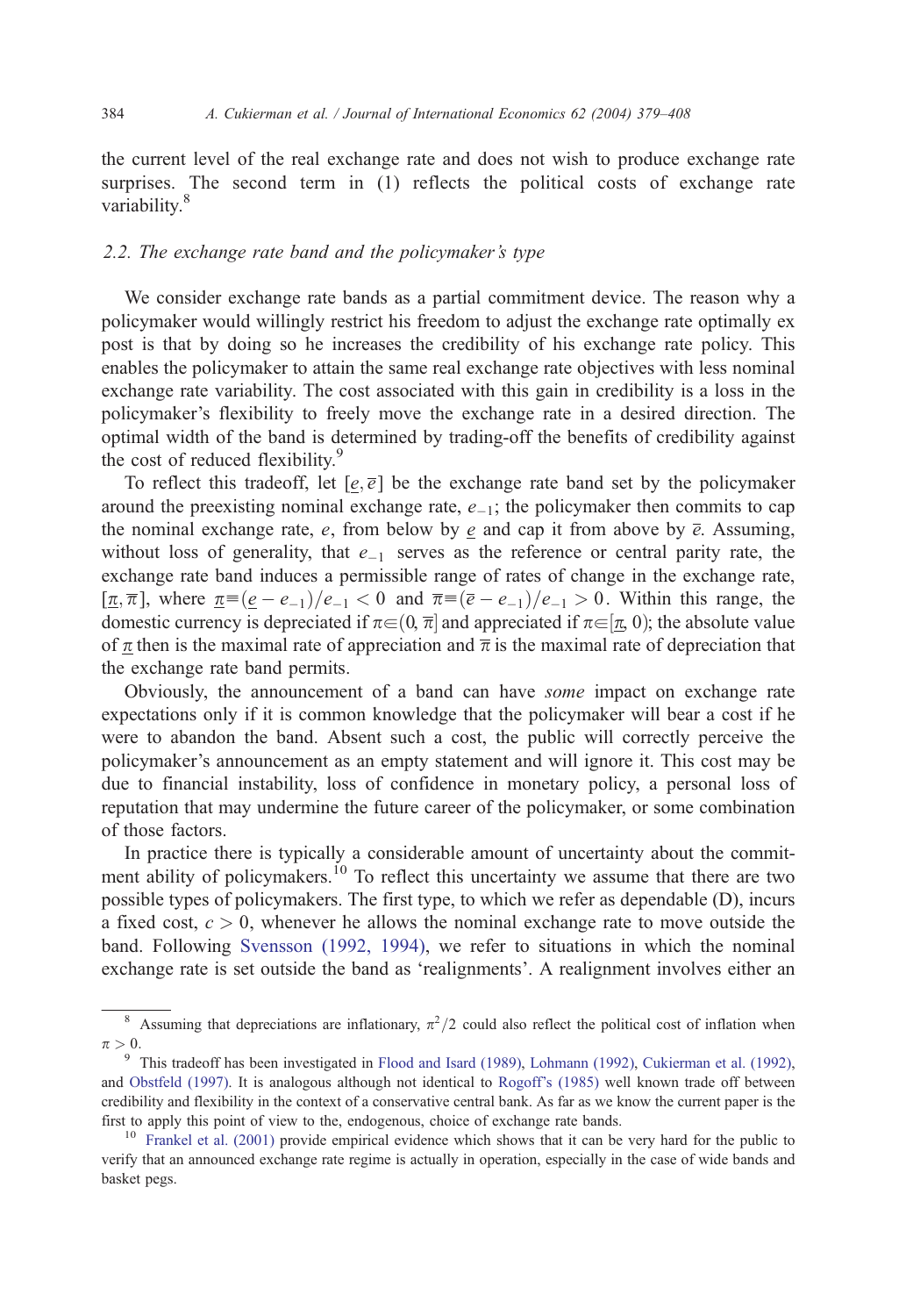

Fig. 1. The sequence of events.

upward adjustment of the center rate if e is set above  $\bar{e}$ , or a downward adjustment if e is set below e. Since realignments are costly for a dependable policymaker, he realigns the band only if this raises his payoff by at least  $c$ . By contrast, the second type of policymaker, referred to as opportunistic (O), does not incur any cost if he sets the nominal exchange rate outside the band, and therefore the band does not constrain his actions at all.<sup>11</sup> We assume that the public assigns a probability  $\alpha > 0$  to the policymaker being dependable. We will sometimes refer to the public's uncertainty about the policymaker type as 'political uncertainty' and to  $\alpha$  as the policymaker's 'commitment reputation' or, following [Barro \(1986\),](#page-28-0) just as 'reputation'.

## 2.3. The sequence of events and the equilibrium concept

The strategic interaction between the policymaker and the public is modeled as a threestage game (see Fig. 1). In stage 1, the policymaker announces a band around the existing nominal exchange rate,  $e_{-1}$ .<sup>12</sup> The band induces a permissible range of rates of change in the exchange rate,  $[\pi, \overline{\pi}]$ . In stage 2, the random shock x is realized, and given its realization and the policymaker's announcement, the public forms expectations about the rate of change in the exchange rate in stage 3, and wages and prices are set accordingly. Finally in stage 3, the policymaker chooses the rate of change in the nominal exchange rate to maximize his objective function. We believe this is a realistic formulation for policymakers who often set the interest rate and/or foreign exchange market intervention with a short run real exchange rate objective, and given price stickiness, a corresponding nominal exchange rate objective in mind.

To characterize the rational expectations equilibrium of the model, we solve the model backwards. First, given the exchange rate band, the realization of x, and the public's expectations, we solve for the rate of change in the nominal exchange rate that each type of policymaker would choose in stage 3. Second, given the policymakers' choices, and given the public's beliefs about the policymaker's type, we characterize the public's (rational) expectation that is formed in stage 2 regarding the rate of change in the nominal exchange

<sup>&</sup>lt;sup>11</sup> This difference in costs may be thought of as reflecting a difference in rates of time preference between the two types in a framework in which the cost of reneging arises from a reduction in future credibility. Readers who are familiar with the literature on strategic monetary policy will recognize that the behavior of the opportunistic type corresponds to the discretionary policy of that literature.

 $12$  e<sub>-1</sub> can be viewed as the center rate of the band, or more precisely, the rate that will be maintained absent preceived misalignments. In Proposition 1 below we show that in general, the band is not symmetric around  $e_{-1}$ . Hence, this 'center rate' is in general not literally in the middle of the band.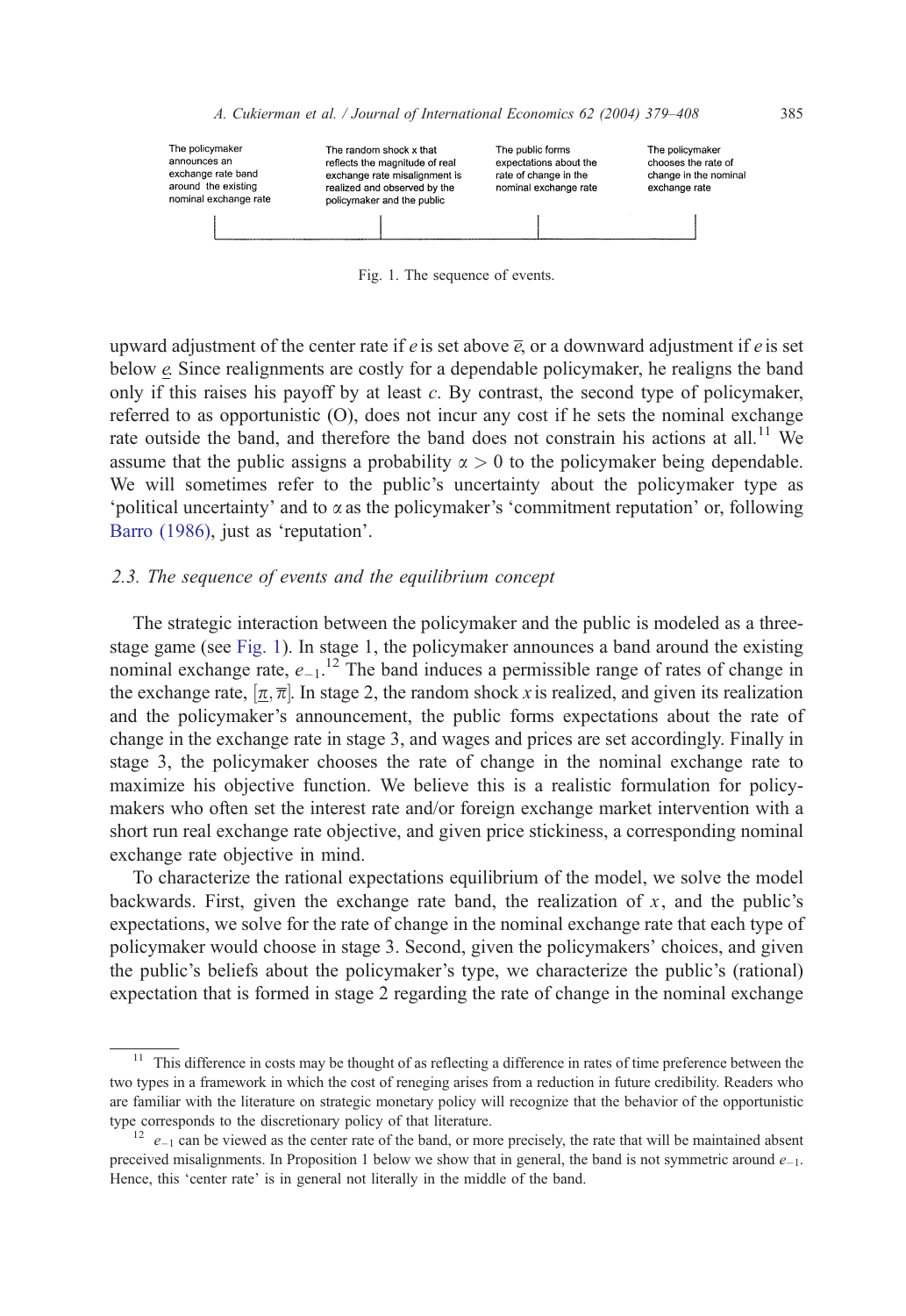rate that would occur in stage 3. Third, we solve for the exchange rate band that each type of policymaker would set in stage 1 of the game.

# 3. The equilibrium

### 3.1. The choice of nominal exchange rate change

In stage 3, the policymaker chooses the rate of change in the nominal exchange rate,  $\pi$ , given the public's expectations,  $\pi^e$ , and given the realization of the random shock, x. Obviously, the policymaker's choice depends on his type. If the policymaker is opportunistic, he bears no cost when the band is realigned. Therefore, an opportunistic policymaker ignores the band that was announced in stage 1 altogether and simply chooses  $\pi$  with the objective of maximizing  $V(\pi, \pi^e)$ . The solution for this maximization problem is  $\pi^o = x$ <sup>13</sup>

Now suppose that the policymaker is dependable and let  $\pi^{D}(x)$  be the rate of change in the nominal exchange rate chosen by such a policymaker given the realization of the shock. Like his opportunistic counterpart a dependable policymaker also wants to choose  $\pi$  so as to maximize  $V(\pi, \pi^e)$ . Absent the band, his optimal policy is again  $\pi^D(x) = x$ . As long as  $x \in [\pi, \overline{\pi}]$ , the exchange rate band does not constrain the policymaker, so  $\pi^D(x) = x$ . But if the resulting  $\pi$  falls outside the permissible range,  $[\pi, \bar{\pi}]$ , and the dependable policymaker follows the discretionary policy, x, of his opportunistic counterpart he bears a cost c. He therefore needs to decide whether to stick to the band or realign it. It is shown in the Appendix that the dependable policymaker's choice in stage 3, as a function of the random shock  $x$ , is given by:

$$
\pi^{D}(x) = \begin{cases}\nx, & \text{if } x < \underline{\pi} - \delta, \\
\frac{\underline{\pi}}{x}, & \text{if } \frac{\underline{\pi}}{x} - \delta \leq x \leq \underline{\pi}, \\
x, & \text{if } \frac{\underline{\pi}}{x} < x < \overline{\pi}, \\
\overline{\pi}, & \text{if } \overline{\pi} \leq x \leq \overline{\pi} + \delta, \\
x, & \text{if } x > \overline{\pi} + \delta,\n\end{cases}
$$
\n(2)

where  $\delta = \sqrt{2c}$ . The cost c, and therefore  $\delta$ , reflect the present value of the future political costs of currently breaking the commitment to the band. Before continuing it is worth noting that the optimal decision of a dependable policymaker,  $\pi^{D}(x)$ , is independent of the public's expectations,  $\pi^e$ . This is due to the fact that the policymaker's objective function is linear in  $\pi$  and  $\pi^e$ . Consequently, our framework does not give rise to multiple equilibria as in [Obstfeld \(1996, 1997\).](#page-29-0) 14

<sup>&</sup>lt;sup>13</sup> This solution is analogous to the well known [Barro-Gordon \(1983\)](#page-28-0) discretionary solution for inflation. The difference is that here x may be either positive or negative, while in their model, x is always positive, producing a one sided bias.<br><sup>14</sup> Obstfeld uses a standard [Barro and Gordon \(1983\)](#page-28-0) objective function which is quadratic in both  $\pi$  and  $\pi^e$ .

This leads to multiple equilibria that are absent in our linear specification.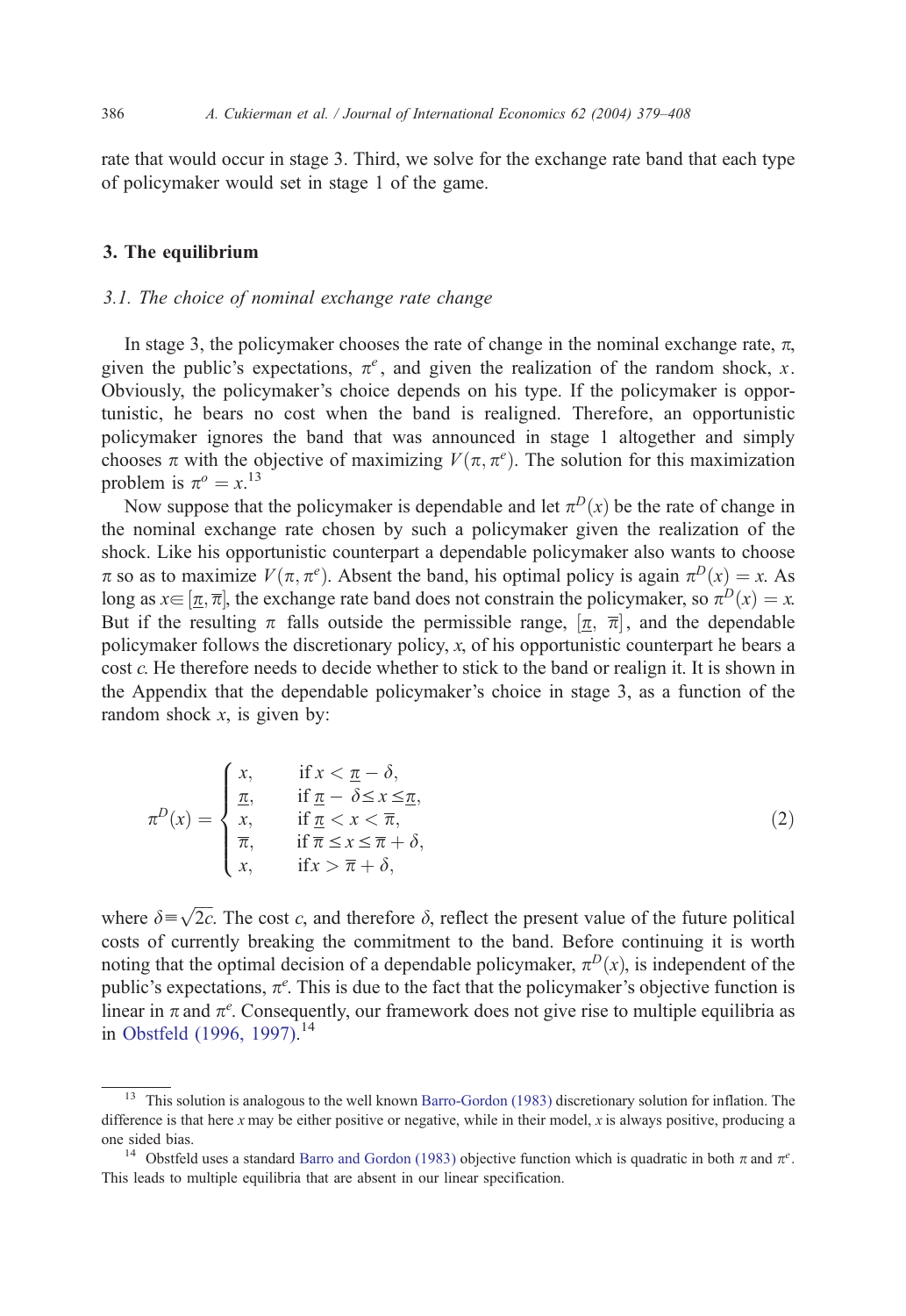

Fig. 2. The change in the exchange rate chosen by a dependable policymaker.

Unless stated otherwise, we shall assume that the political cost borne by a dependable policymaker when he realigns the exchange rate band is positive but not too large:

Assumption 1.  $0 < \delta < \text{Min}[-\underline{x}, \overline{x}].$ 

The first inequality in Assumption 1 ensures that there is a real difference between the two policymakers' types. The second inequality implies that there exist sufficiently large realizations of x for which a dependable policymaker will realign the band. That is, even a dependable policymaker will not maintain the band *under all circumstances*.<sup>15</sup> Absent this assumption, the first and last lines in Eq. (2) disappear— $\pi^{D}(x)$  is then equal to x only inside the band and is equal to  $\pi$  if  $x \leq \pi$  and to  $\pi$  if  $x \geq \pi$ . Proposition 2 below characterizes the optimal band when Assumption 1 fails.

Fig. 2 illustrates  $\pi^{D}(x)$ . When x falls inside the permissible range of rates of changes in the exchange rate, a dependable policymaker chooses  $\pi = x$  just like his opportunistic counterpart would. When x falls between  $\pi$  and  $\pi - \delta$  or between  $\bar{\pi}$  and  $\bar{\pi} + \delta$ , the

<sup>&</sup>lt;sup>15</sup> This is a limited commitment in the spirit of [Flood and Isard \(1989\)](#page-29-0) and [Lohmann \(1992\).](#page-29-0)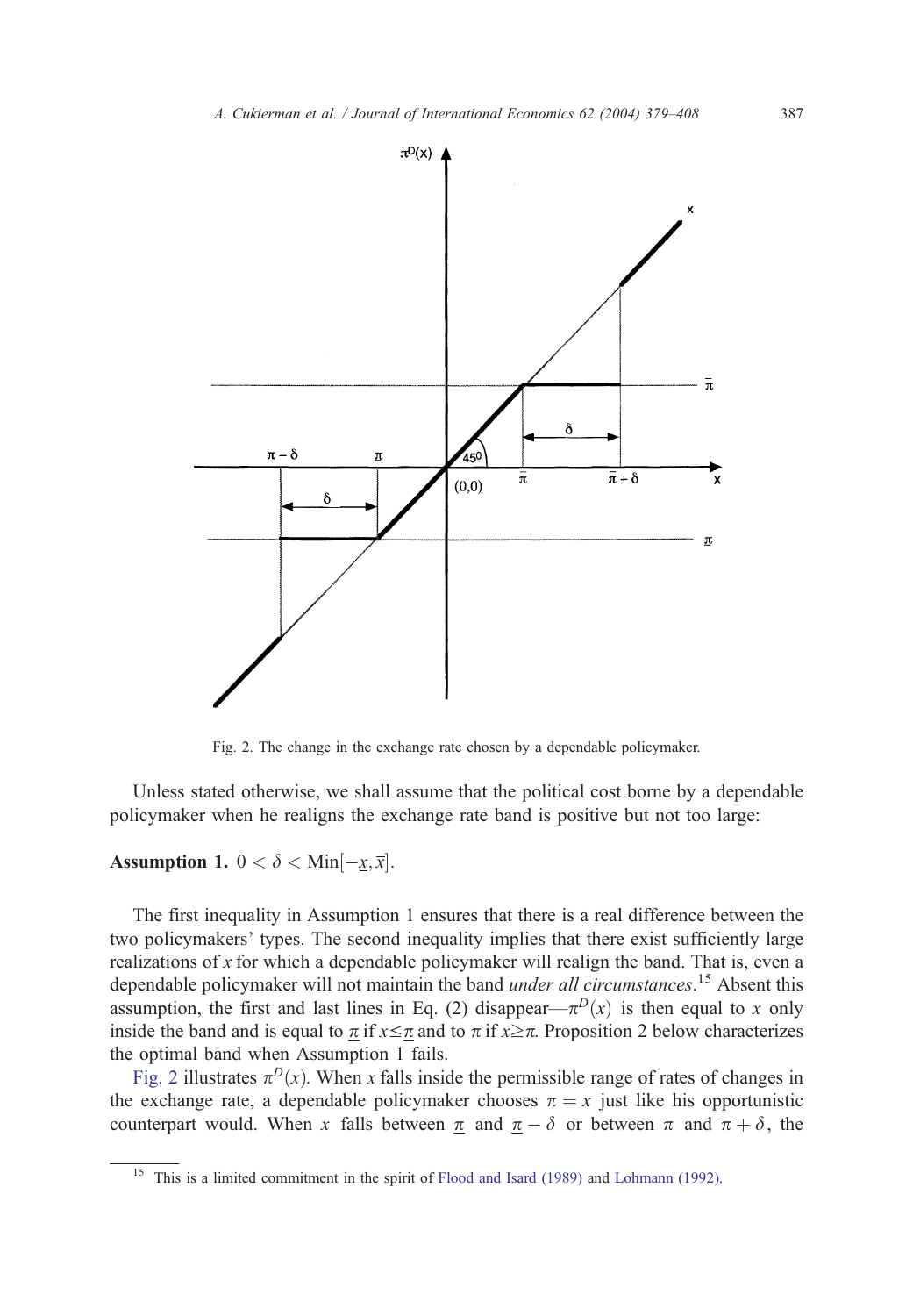dependable policymaker can no longer make this choice since this would involve a realignment of the band and entail a cost that is too high from his perspective. Consequently, the policymaker sets the nominal exchange rate at the boundaries of the band, implying that  $\pi^D(x) = \pi$  for relatively large negative realizations of x and  $\pi^D(x) = \overline{\pi}$ for relatively large positive realizations of x. However, when x falls below  $\pi - \delta$  or above  $\overline{\pi} + \delta$ , the gain from realignment outweighs the cost c, so the dependable policymaker chooses  $\pi^{D}(x) = x$  once again by adjusting the center rate downward if  $x < \pi - \delta$ , and upward if  $x > \overline{\pi} + \delta$ . Thus, the exchange rate band gives rise to a positive *range of* effective commitment (REC), whenever  $x \in [\overline{\pi}, \overline{\pi} + \delta]$ , and to a negative REC, when  $x \in [\underline{\pi} - \delta, \underline{\pi}]$ . When x lies in either of these RECs, the dependable policymaker is constrained by the band and sets  $\pi$  at the boundary of the band rather than at its ex post optimal level. The two RECs are illustrated in Fig. 3 in the traditional framework of the target zones literature in which the exchange rate is plotted as a function of time.



Fig. 3. The exchange rate band and the ranges of effective commitment (REC).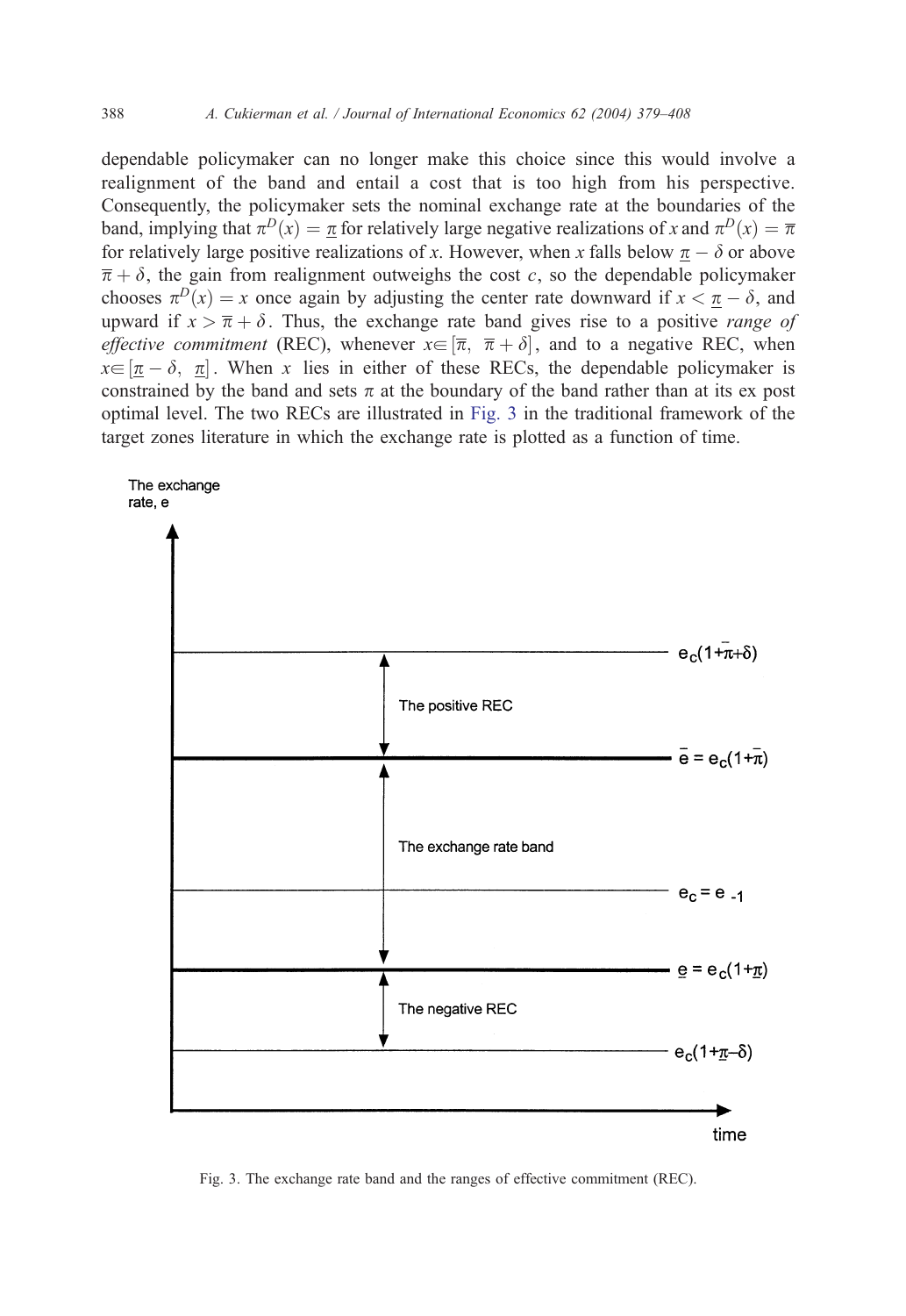It is important to note that the width of the two RECs is equal to  $\delta$  and is therefore beyond the control of the policymaker. What the policymaker can do is to shift the two RECs either closer to or away from 0 by choosing  $\overline{\pi}$  and  $\underline{\pi}$ . This determines in turn the width of the range  $[\underline{\pi}, \overline{\pi}]$  within which the policymaker can adjust the nominal exchange rate optimally ex post without incurring the cost c. Assumption 1 implies that the upper limit of the positive REC is lower than  $\bar{x}$  and the lower limit of the negative REC is above x.

# 3.2. Expectations about the rate of change in the exchange rate

Expectations are formed in stage 2 after the public observes the realization of  $x$ . At this point, the only remaining uncertainty concerns the policymaker's type. In a rational expectations equilibrium, the public's expectations are consistent with the equilibrium strategies of the two types of policymakers. Recalling that the public believes that the policymaker is dependable with probability  $\alpha$  and opportunistic with probability  $1 - \alpha$ , it follows that the expected value of  $\pi$  is given by

$$
\pi^e(x) = \alpha \pi^D(x) + (1 - \alpha)x. \tag{3}
$$

Using (2) and (3) yields:

$$
\pi^{e}(x) = \begin{cases}\nx, & \text{if } x < \underline{\pi} - \delta, \\
\alpha \underline{\pi} + (1 - \alpha)x, & \text{if } \underline{\pi} - \delta \leq x \leq \underline{\pi}, \\
x, & \text{if } \underline{\pi} < x < \overline{\pi}, \\
\alpha \overline{\pi} + (1 - \alpha)x, & \text{if } \overline{\pi} \leq x \leq \overline{\pi} + \delta, \\
x, & \text{if } x > \overline{\pi} + \delta.\n\end{cases}
$$
\n(4)

Eq.  $(4)$  is illustrated in [Fig. 4.](#page-11-0) When x lies outside the two RECs, the public correctly anticipates that under both policymaker types, the rate of change in the exchange rate will be x. By contrast, if x falls in one of the RECs, the public knows that with probability  $\alpha$ , the policymaker is dependable and will therefore keep the exchange rate at the boundary of the band, and with probability  $(1 - \alpha)$ , the policymaker is opportunistic and will change the exchange rate at a rate x.

The choice of band affects the public's expectations only in the positive and the negative RECs. In these ranges, the band has two main effects on expectations. First, when the band becomes wider, the two RECs shift further away from 0 although their width remains equal to  $\delta$ . Second, and perhaps more importantly, as [Fig. 4](#page-11-0) illustrates, within the two RECs, the band moderates the public's expectations about the rates of change in the exchange rate, and as a result, it reduces the variability of expected depreciations or appreciations. For a given band width, this reduction becomes more substantial, the larger are the RECs (i.e., the larger is  $\delta$ ) and the higher is the reputation of policymakers (i.e., the larger is  $\alpha$ ).<sup>16</sup> That is, when the policymaker becomes more credible either because it is more costly for him to realign the band or because he has a higher reputation for being

<sup>&</sup>lt;sup>16</sup> The moderating effect of the band on the public's expectations is reminiscent of the Krugman type 'honeymoon effect' stressed in the target zone literature of the early 90s. In both cases the band moderates expectations. But, unlike in the Krugman framework where the exchange rate is determined by market forces, here the exchange rate is fully managed by policymakers. As a consequence, in spite of the fact that it moderates expectations the band has no effect on the exchange rate and its volatility within the band.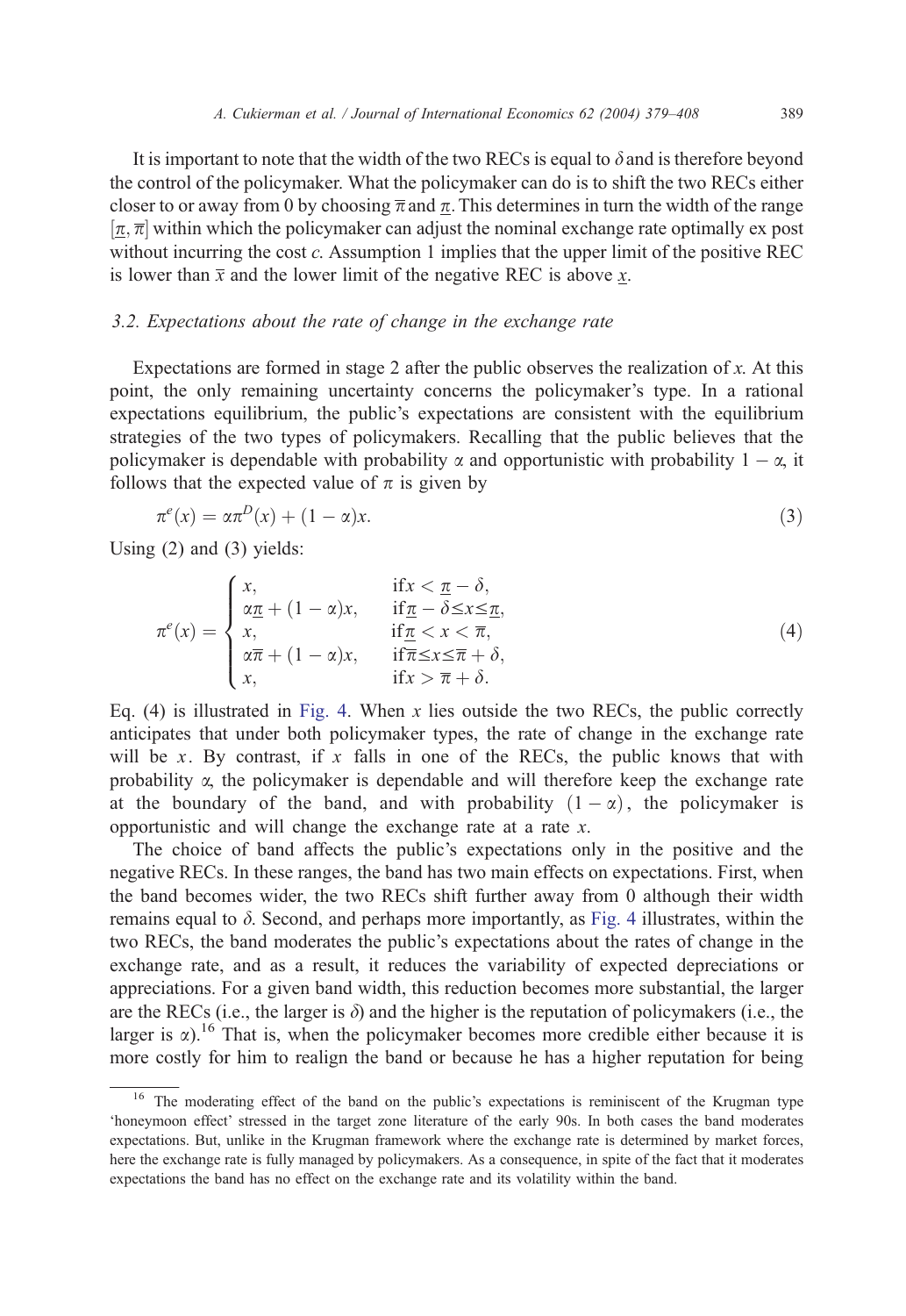<span id="page-11-0"></span>

Fig. 4. The public's expectations about changes in the exchange rate as a function of the degree of misalignment, as measured by x.

dependable, expectations about the rate of change in the exchange rate become more stable since whenever  $x$  falls within the RECs, the public believes that it is more likely that the exchange rate will be kept at the boundaries of the exchange rate band.

Note that whenever the realization of  $x$  falls within the RECs, dependable policymakers are subject to a kind of 'Peso problem' in the sense that the expected rate of change in the exchange rate is larger than the actual rate. In spite of the fact that the dependable policymaker intends to maintain the band, the public does not rule out the possibility of a realignment. To illustrate, suppose that x falls in the positive REC so that  $\overline{\pi}\le x \le \overline{\pi} + \delta$ . In such a case a dependable policymaker maintains the band and devalues at the rate  $\bar{\pi}$ , so that the exchange rate reaches the upper limit of the band. But prior to this policy action the public's expectation is given, from Eq. (4), by  $\alpha \overline{\pi} + (1 - \alpha)x$ . In the absence of perfect reputation this expression is obviously larger than  $\overline{\pi}$ .

#### 3.3. Choosing the exchange rate band

An opportunistic policymaker does not plan to honor his commitment to the band since he can exit from it at no cost. But he prefers not to reveal this fact at the announcement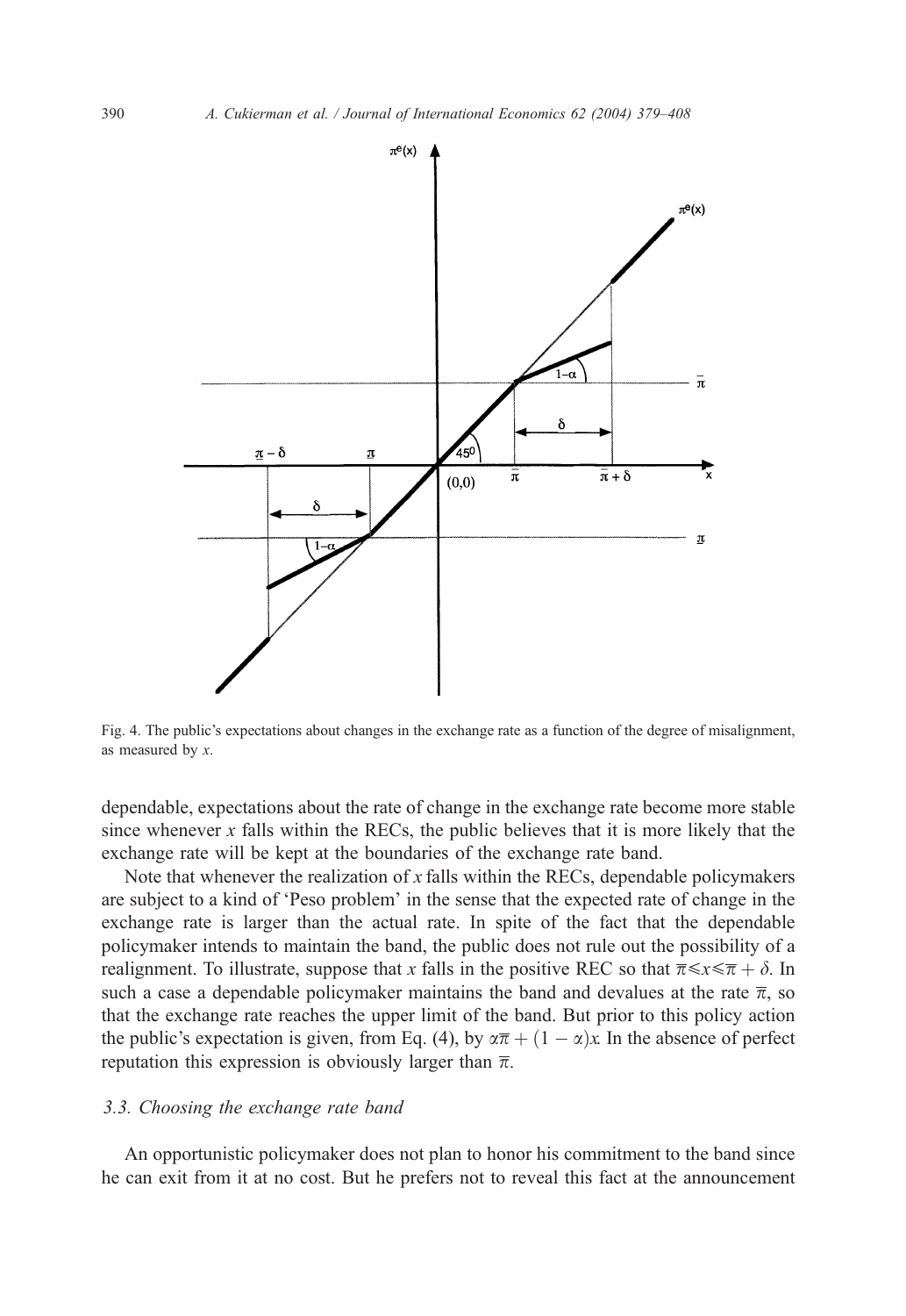stage because once his identity is revealed, he totally loses the ability to move the real exchange rate in the desired direction by means of unanticipated depreciations or appreciations. Therefore the opportunistic policymaker announces the same band that a dependable policymaker would have announced. Hence we only need to characterize the band announced by a dependable policymaker. From the perspective of a dependable policymaker, the choice of the band involves a tradeoff between the moderating impact of the band on the public's expectations (credibility) and between his ability to move the exchange rate freely in accordance with the realization of the desired real exchange rate as proxied by the value of x (flexibility). To study this tradeoff, we substitute from  $(2)$  and  $(4)$ into  $(1)$ , and express the policymaker's objective in terms of the random shock x:

$$
V(x) \equiv V(\pi^{D}(x), \pi^{e}(x)) = \begin{cases} -\frac{x^{2}}{2} - c, & \text{if } x < \underline{\pi} - \delta, \\ x(1 - \alpha)(\underline{\pi} - x) - \frac{\underline{\pi}^{2}}{2}, & \text{if } \underline{\pi} - \delta \leq x \leq \underline{\pi}, \\ -\frac{x^{2}}{2}, & \text{if } \underline{\pi} < x < \overline{\pi}, \\ x(1 - \alpha)(\overline{\pi} - x) - \frac{\overline{\pi}^{2}}{2}, & \text{if } \overline{\pi} \leq x \leq \overline{\pi} + \delta, \\ -\frac{x^{2}}{2} - c, & \text{if } x > \overline{\pi} + \delta. \end{cases}
$$
(5)

Using this equation, the expected payoff of the policymaker before  $x$  is realized is given by,

$$
EV(x) = -\int_{\frac{x}{2}}^{\frac{\pi}{2}-\delta} \left[ \frac{x^2}{2} + c \right] dF(x) + \int_{\frac{\pi}{2}-\delta}^{\frac{\pi}{2}} \left[ x(1-\alpha)(\frac{\pi}{2}-x) - \frac{\pi^2}{2} \right] dF(x) - \int_{\frac{\pi}{2}}^{\frac{\pi}{2}} \frac{x^2}{2} dF(x) + \int_{\frac{\pi}{2}}^{\frac{\pi}{2}+\delta} \left[ x(1-\alpha)(\pi-x) - \frac{\pi^2}{2} \right] dF(x) - \int_{\frac{\pi}{2}+\delta}^{\frac{\pi}{2}} \left[ \frac{x^2}{2} + c \right] dF(x) = -\int_{\frac{x}{2}}^{\frac{\pi}{2}} \frac{x^2}{2} dF(x) - cF(\frac{\pi}{2}-\delta) - c(1 - F(\pi+\delta)) - \int_{\frac{\pi}{2}-\delta}^{\frac{\pi}{2}} \left[ \frac{(\frac{\pi}{2}-x)^2}{2} + \alpha x(\frac{\pi}{2}-x) \right] dF(x) - \int_{\frac{\pi}{2}}^{\frac{\pi}{2}+\delta} \left[ \frac{(\pi-x)^2}{2} + \alpha x(\pi-x) \right] dF(x), \qquad (6)
$$

where  $F(x)$  is the cumulative distribution of x. To interpret this expression, note that if the policymaker does not commit to an exchange rate band, he chooses  $\pi = x$  in stage 3, and this is what the public expects him to do. Therefore the value of the policymaker's objectives in that case is  $V(x, x) = -x^2/2$ . Thus, the first term in (6) is the policymaker's expected loss under full discretion. The second and third terms in (6) represent the expected cost that the policymaker incurs when he realigns the band. The fourth and fifth terms represent the expected increment to the policymaker's payoff (over states of nature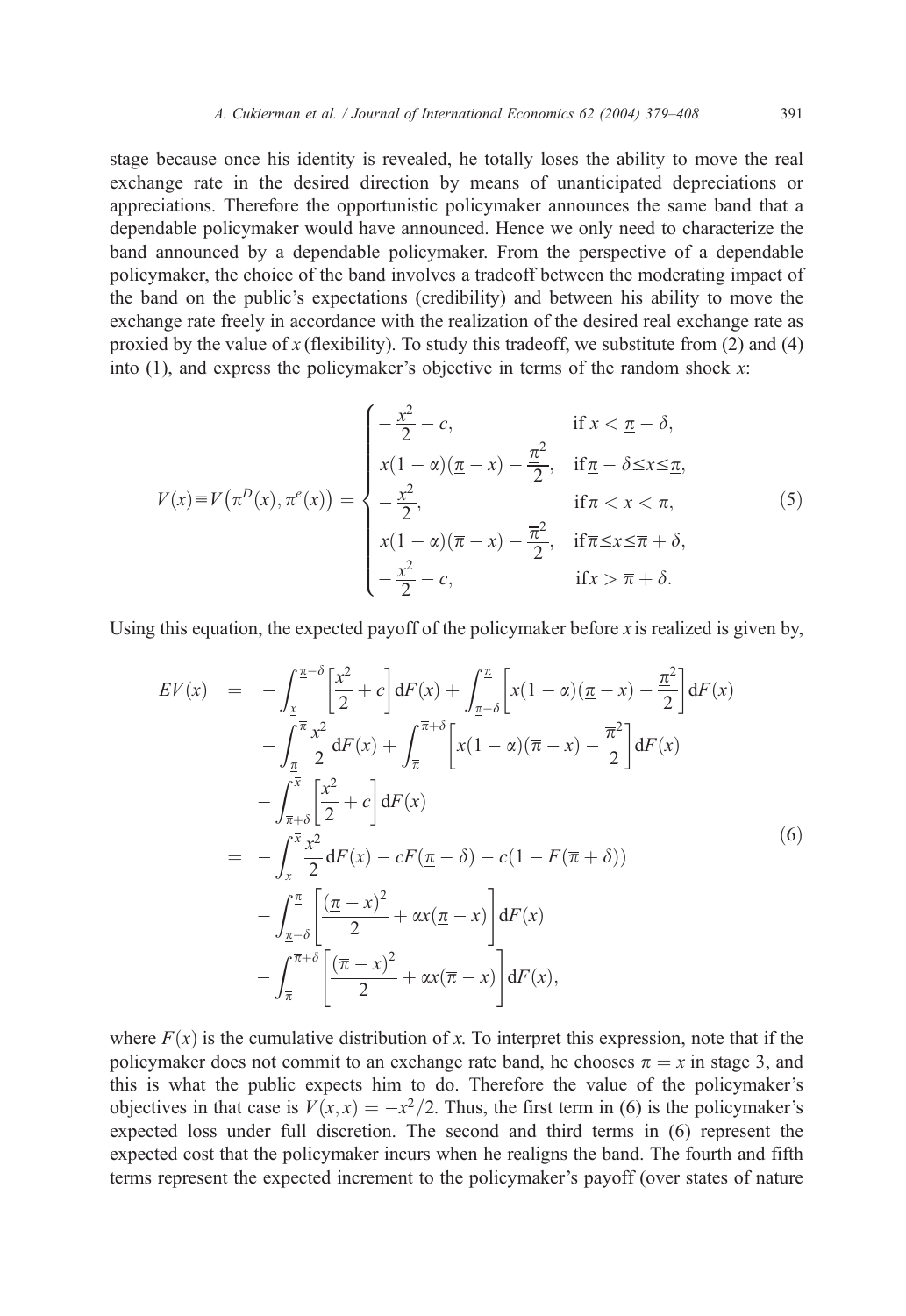in which  $x$  falls in the negative and positive RECs) from announcing the exchange rate band. This expected increment (which could be positive or negative) is composed of two components. The first term in each integrand represents the expected cost of lost flexibility, stemming from the fact that in the two RECs, the policymaker is constrained by the boundaries of the band and cannot adjust  $\pi$  optimally in line with the realization of x. The second term in each integrand represents the expected benefit associated with the moderating effect that the announcement of the band has on the public's expectations about  $\pi$ in the two RECs.

Note that as  $\delta$  approaches zero, both policymaker types become opportunistic as none of them incurs a cost for realigning the band. In this case, all but the first term in (6) vanish, so the choice of  $\pi$  and of  $\overline{\pi}$  becomes indeterminate. That is, the exchange rate band becomes irrelevant since it is common knowledge that the policymaker is going to ignore it in stage 3. Assumption 1 which requires that  $\delta > 0$  rules out this possibility.

The policymaker chooses the bounds of the permissible range of rates of change in The policymaker chooses the bounds of the permissible range of rates of change in<br>the exchange rate,  $\pi$  and  $\bar{\pi}$ , so as to maximize  $EV(x)$ . Recalling that  $\delta = \sqrt{2c}$ , the first order conditions for an interior solution to the policymaker's problem (i.e., for  $-\infty$  <  $\pi < \overline{\pi} < \infty$ ) are:

$$
\frac{\partial EV(x)}{\partial \underline{\pi}} = \alpha \delta(\underline{\pi} - \delta) f(\underline{\pi} - \delta) + \int_{\underline{\pi} - \delta}^{\underline{\pi}} [(x - \underline{\pi}) - \alpha x] dF(x)
$$
\n
$$
= \int_{\underline{\pi} - \delta}^{\underline{\pi}} (x - \underline{\pi}) dF(x) - \alpha \left[ \int_{\underline{\pi} - \delta}^{\underline{\pi}} x dF(x) - \delta(\underline{\pi} - \delta) f(\underline{\pi} - \delta) \right] = 0,
$$
\n(7)

and,

$$
\frac{\partial EV(x)}{\partial \overline{x}} = \alpha \delta(\overline{x} + \delta) f(\overline{x} + \delta) + \int_{\overline{x}}^{\overline{x} + \delta} [(x - \overline{x}) - \alpha x] dF(x)
$$
\n
$$
= \int_{\overline{x}}^{\overline{x} + \delta} (x - \overline{x}) - \alpha \left[ \int_{[\pi]}^{\overline{x} + \delta} x dF(x) - \delta(\overline{x} + \delta) f(\overline{x} + \delta) \right] = 0.
$$
\n(8)

The first term in the last line of (8) is positive. It represents the marginal benefit from a slight increase in  $\bar{\pi}$  due to the fact that, at a higher  $\bar{\pi}$ , there is a narrower gap between the ex post optimal rate of depreciation, x, and  $\bar{\pi}$  (which is the rate that a dependable policymaker is committed to over the REC). In other words, this term is the marginal benefit from increasing the flexibility to respond ex post to real exchange rate misalignments.

The two terms inside the brackets in the last line of (8) represent the total effect of the increase in  $\bar{\pi}$  on  $EV(x)$  through the associated change in expectations. This total effect is composed of two parts that affect expectations, and therefore expected objectives, in opposite directions. The first term inside the brackets in (8) is due to the fact that following the increase in  $\overline{\pi}$ , the public expects that whenever x falls in the positive REC, a dependable policymaker will choose a depreciation level  $\bar{\pi}$  which is slightly higher than before. This partial effect reduces the value of expected objectives of policymakers.

But the increase in  $\bar{\pi}$  also triggers a moderating effect on expected depreciation and exerts, therefore, a partial positive influence on  $EV(x)$ . This partial effect is reflected by the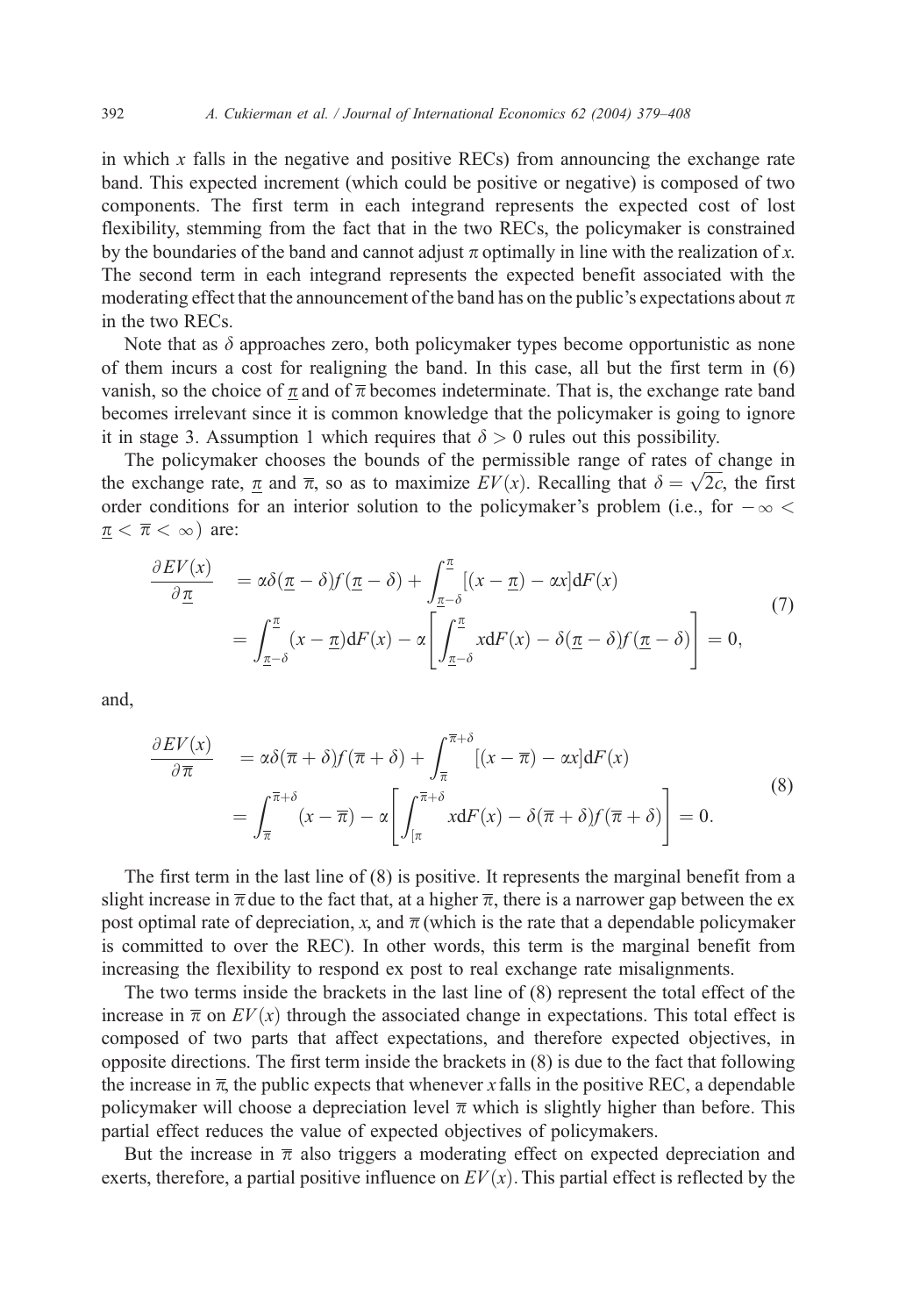second term inside the brackets in Eq. (8). It is due to the fact that, although a small increase in  $\bar{\pi}$  shifts both the upper and the lower bounds of the positive REC away from 0 and hence affects expectations in opposite directions, the first effect dominates. The reason is that  $\pi^e(x)$  is continuous at the lower bound but has an upward jump at the upper bound (see [Fig. 4\)](#page-11-0). As a consequence, the former shift has only a negligible impact on  $\pi^e(x)$ , whereas the latter shift has a non-negligible moderating effect on  $\pi^e(x)$ . This moderating effect arises because, after the increase in  $\overline{\pi}$ , the public expects that the rate of change in the exchange rate at  $x = \overline{\pi} + \delta$  will be  $\alpha \overline{\pi} + (1 - \alpha)(\overline{\pi} + \delta)$  rather than  $\overline{\pi} + \delta$ .

Although at first blush it appears from the preceding discussion that the total effect of an increase in  $\overline{\pi}$  on expected objectives is generally ambiguous, at an internal solution for  $\overline{\pi}$ , the total effect is unambiguously negative. This implies that, overall, expected depreciation goes up when the upper bound of the band is raised. The intuitive reason is that, at an internal maximum, the marginal benefits in terms of better flexibility of a wider upper bound for the band have to be balanced at the margin by the cost of a higher expected depreciation.

Eq. (7) has a similar interpretation. In particular, a widening of the band below the center rate (a decrease in  $\pi$ ) raises expected objectives at the margin by increasing flexibility and (provided the lower bound of the band is internal) reduces them at the margin by raising expected appreciation. Thus both first order conditions essentially state that, at the margin, the two bounds of the band are determined by equating the marginal benefit of better credibility (lower expected depreciation or appreciation achieved by a marginal narrowing of the band) to the marginal cost of less flexibility.

#### 4. Determinants of the width of the band

This section examines the characteristics of the optimal exchange rate system. It begins by identifying the conditions under which it is optimal to have a free float, a peg, or a band, and in the latter case whether the band is symmetric or asymmetric. It then continues by investigating how the width of the band (in cases where it is optimal to set a band) responds to changes in the two main exogenous parameters of the model which are the policymaker's reputation,  $\alpha$ , and the cost of realignment,  $\delta$ .

## 4.1. Is the optimal system a peg, a band, or a free float?

Since it nests a peg and a free float as particular cases, the exchange rates band framework presented here can also be used to identify conditions under which each of those extreme systems is desirable. This subsection shows that the answer to the question posed in the heading of the subsection largely depends on the characteristics of the distribution of the shock x. The main characterization results appear in the first proposition below. Loosely speaking, the proposition states, inter alia, that if the distribution of the shock is uniform or has fatter tails than a uniform distribution (i.e.,  $f(x)$  is increasing for  $x > 0$  and decreasing for  $x < 0$ ) a free float is optimal. On the other hand, a non degenerate band (positive but finite width) is optimal only if  $f(x)$  increases for some  $x < 0$  and decreases for some  $x > 0$ .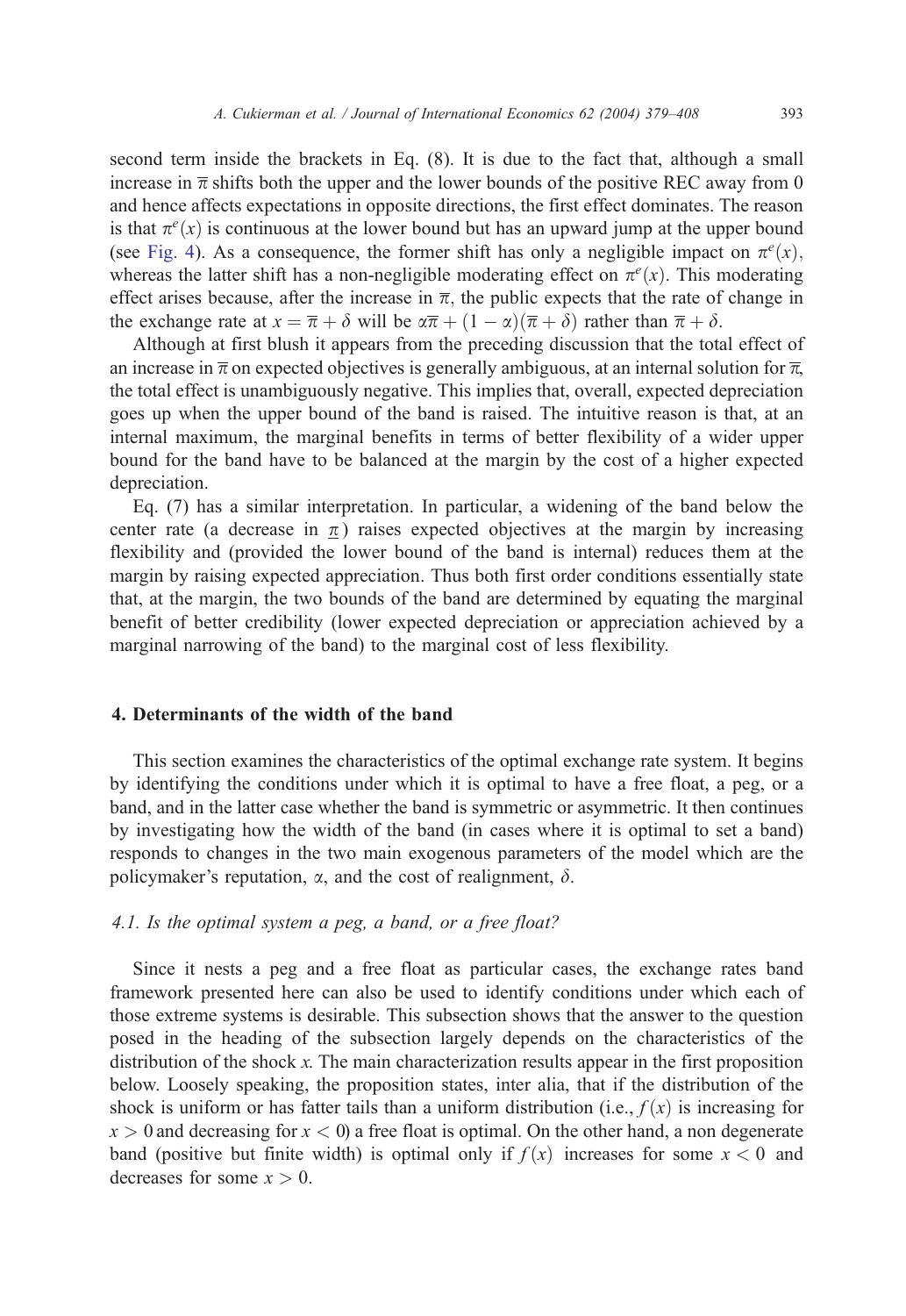Using (7) and (8), we establish the following proposition (the proof, along with all other proofs, is in the Appendix):

Proposition 1. Given Assumption 1, the solution to the policymaker's problem has the following properties:

- (i) The boundaries of the exchange rate band are such that  $\pi < 0 < \overline{\pi}$ ; i.e., a fixed exchange rate is never optimal.
- (ii) If  $f(x)$  is nonincreasing for  $x < 0$  (i.e., the range over which the target for the real exchange rate is lower than the preexisting level), the lower bound of the exchange rate band will be such that  $\pi = x$ , so that, below the center rate, the exchange rate is completely flexible. Likewise, if  $f(x)$  is nondecreasing for  $x > 0$  (the range for which the target for the real exchange rate exceeds the preexisting level), the upper bound of the exchange rate band will be such that  $\overline{\pi} = \overline{x}$ , so that, above the center rate, the exchange rate is completely flexible.
- (iii) If  $\pi$  attains an interior solution so that  $\overline{\pi}$  > x, then f(x) must be increasing over at least part of the negative REC. If  $\bar{\pi}$  attains an interior solution so that  $\bar{\pi} < \bar{x}$ , then  $f(x)$ must be decreasing over at least part of the positive REC.
- (iv) If  $f(x)$  is symmetric around 0, so that  $f(-x) = f(x)$  for all  $x > 0$ , the band will be symmetric around 0 in the sense that  $-\pi = \overline{\pi}$ .

To understand the first part of Proposition 1, recall that a fixed exchange rate is not fixed under all circumstances since even a dependable policymaker is willing to exit from the band or the peg ex post if the perceived divergence between the desired and the real exchange rate is such that a realignment increases his payoff by more than c. What a fixed exchange rate does is to push the two ranges of effective commitment all the way towards 0 so under a dependable policymaker, the exchange rate is truly fixed only when  $x$  is between  $-\delta$  and  $\delta$ . It turns out that under Assumption 1, the marginal benefit from lowering  $\pi$  (raising  $\bar{\pi}$ ) slightly below (above) 0 and gaining some flexibility, exceeds the corresponding marginal loss from raising the public's expectations for appreciation (depreciation) when x falls in the negative (positive) REC. Hence, under Assumption 1, a fixed exchange rate is never optimal (but as we shall see below, when Assumption 1 fails, a peg is optimal when the policymaker's reputation is perfect).

While a fixed exchange rate is never optimal under Assumption 1, a completely flexible exchange rate might be optimal. In particular, part (ii) of Proposition 1 shows that a sufficient condition for such a regime is that the distribution of  $x$  will be everywhere nonincreasing for  $x < 0$  and nondecreasing for  $x > 0$ . Thus, for instance, if x is distributed uniformly over the support  $[x,\overline{x}]$  (i.e., every possible real exchange rate misalignment is equally likely), then it is optimal to set an exchange rate band that never binds, so that the exchange rate is fully flexible. Indeed, part (iii) of Proposition 1 shows that necessary conditions for internal solutions for  $\pi$  and for  $\bar{\pi}$  (the nominal exchange rate is not fully flexible) are that  $f(x)$  is increasing on at least part of the range of negative values of x, and decreasing on at least part of the range of positive values of x. That is, it must be the case that (some) small deviations of actual from desired real exchange rates are more likely than some larger ones. It appears reasonable to presume that in reality smaller deviations of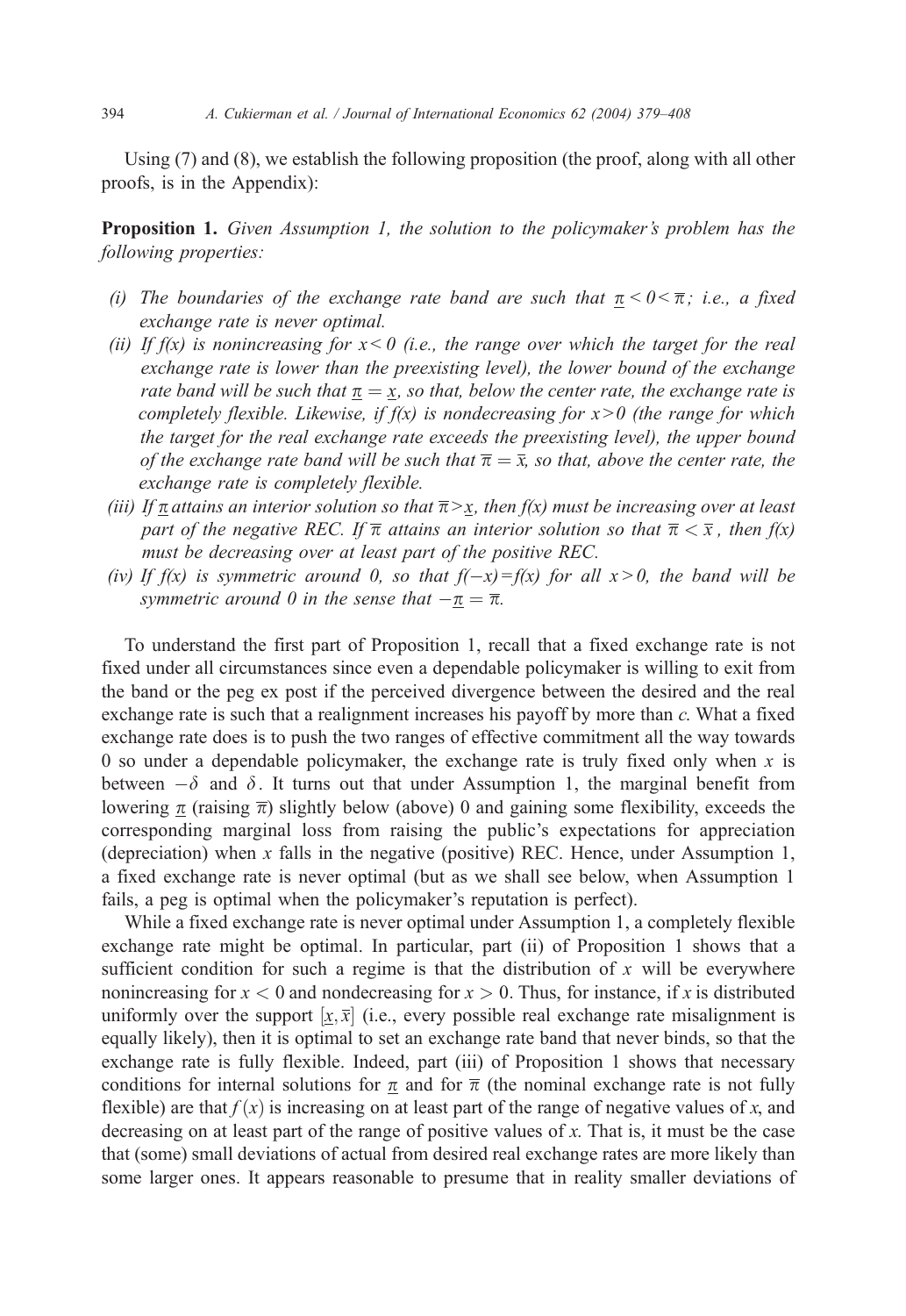actual from desired real exchange rates are more likely than larger deviations. Under this presumption the distribution of x has a single mode at zero and part (iii) of the proposition implies that there is an interior solution for the optimal band.

Part (iv) of Proposition 1 states that a sufficient condition for a symmetric band is that the distribution of perceived real exchange rate misalignments is symmetric around 0 (i.e., a pressure for depreciation is as likely as the pressure for appreciation). Although this condition is not necessary, the optimal band is generally not symmetric when the distribution of  $x$  is not symmetric. This is illustrated for the case of a non symmetric triangular distribution in Section 4.3 below.

Proposition 1 relies on Assumption 1 which implies that even a dependable policymaker will realign under *some* circumstances. The following result examines the case in which Assumption 1 fails.

**Proposition 2.** Suppose that  $\delta > Max[-x, \bar{x}]$ . Then the optimal exchange rate system is a peg if reputation is perfect, i.e.,  $\alpha=1$ , but a nondegenerate band with  $x < \pi < 0 < \overline{\pi} < \overline{x}$ otherwise.

Proposition 2 shows that when the political cost that a dependable policymaker bears in case of a realignment is sufficiently high, it is never optimal to have a free float. However, a peg is also not optimal unless the policymaker's reputation is perfect. Taken together, Propositions 1 and 2 imply that a peg is chosen when the policymaker has perfect reputation in the sense that following the announcement of the peg, it is common knowledge that the exchange rate will indeed remain fixed under all circumstances. An immediate implication of this result is that 'hard pegs' or tight currency boards are optimal only when reputation is perfect. The currency board of Hong Kong, which has never been abandoned since its inauguration in 1984, appears to be a close real life counterpart to this corner solution. But when the public believes that there are circumstances under which even a dependable policymaker will prefer to break his commitment to the previously announced policy, the optimal system is a nondegenerate band.

#### 4.2 The effects of reputation and of the cost of realignment on optimal band width

In this subsection we report comparative statics results regarding the optimal band under the assumption that the band is non degenerate (i.e.,  $x \leq \underline{\pi} \leq 0 \leq \overline{\pi} \leq \overline{x}$ ). We report first how changes in the policymaker's reputation,  $\alpha$ , affect the width of the band.

**Proposition 3.** The optimal exchange rate band is wider the lower the reputation,  $\alpha$ , of policymakers. In the limit, as  $\alpha$  approaches 0,  $\pi = x$ , and  $\bar{\pi} = \bar{x}$  so the exchange rate becomes completely flexible.

Proposition 3 implies that a policymaker with a higher reputation for being dependable can afford to set a narrower band. Since a narrower band means that there is a higher likelihood that the band will be realigned, we get the interesting, and somewhat counterintuitive, prediction that the more reputable is the policymaker himself (i.e., the higher is  $\alpha$ ), the less credible is his commitment to the band in the sense that he is more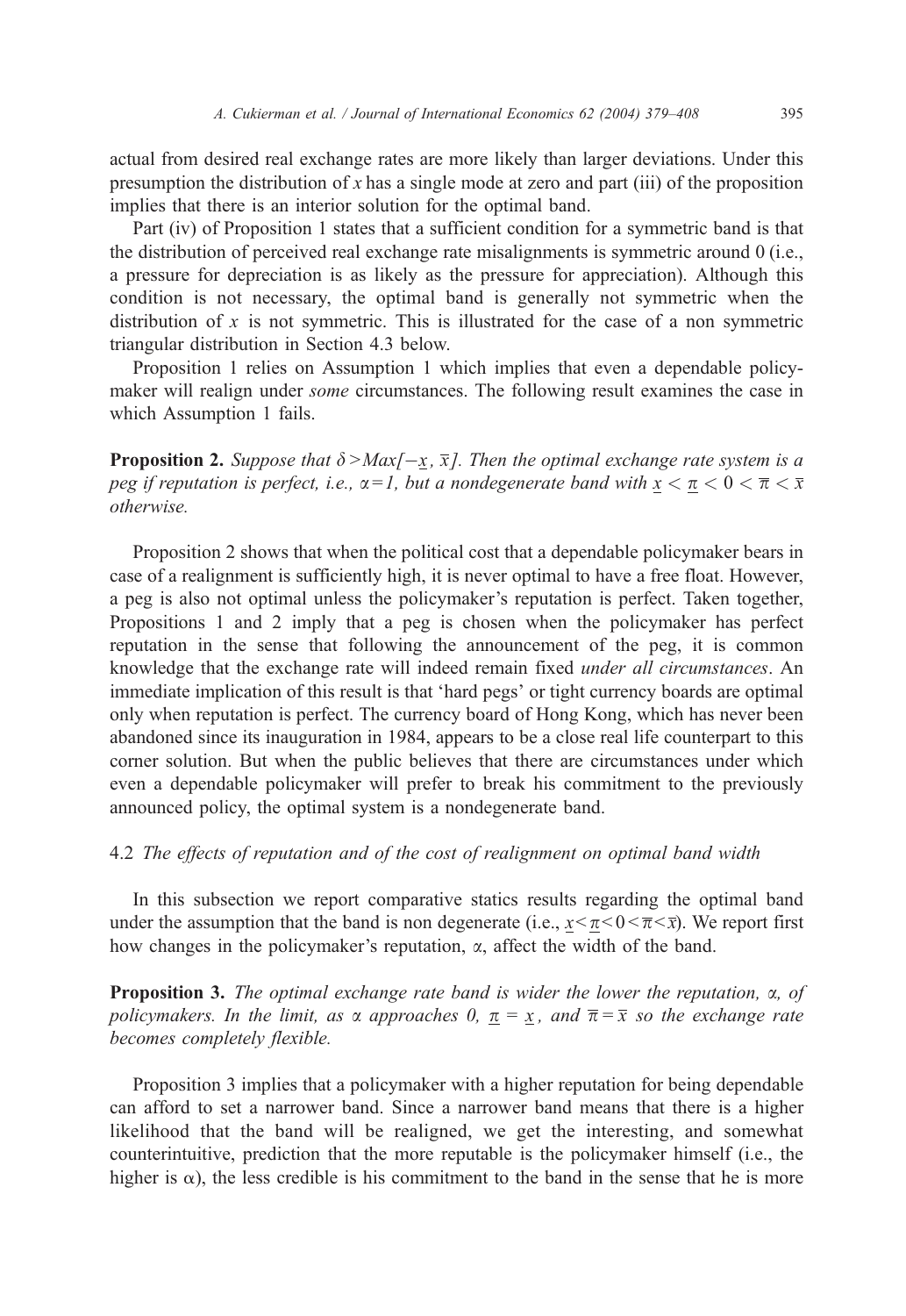likely to realign it. An intuitive explanation of this seeming puzzle is as follows. When the policymaker has a better reputation, the band has a greater moderating influence on the public's expectations for depreciation (when  $x > 0$ ) or appreciation (when  $x < 0$ ) so the benefit from setting a narrower band is larger. Consequently, the policymaker is more willing to take the risk that the realization of the shock x will be such that the band will have to be realigned and he will, therefore, incur the cost  $c^{17}$ . In the limit as  $\alpha$  approaches 0, the policymaker totally loses the ability to use the exchange rate band to moderate the public's expectations. The reason, of course, is that the public expects him to completely ignore the band and set  $\pi = x$ . In that case, the policymaker might as well set a band that covers the entire support of x, thereby retaining the flexibility to adjust  $\pi$  optimally ex post without incurring a political cost for doing so.

Next we consider how the width of the exchange rate band depends on the cost that a dependable policymaker incurs when he exits the band. It would seem at first blush that, since an increase in  $\delta$  raises the credibility of the band in the sense that the RECs become wider,  $\delta$  will affect the width of the band just like  $\alpha$ . The following proposition shows however that this is not necessarily so.

**Proposition 4.** Let  $\eta(x) \equiv -f'(x)x/f(x)$  be the elasticity of the distribution function f(x). Then, when  $\delta$  increases,  $\pi$  shifts downward if  $\eta(\underline{\pi}-\delta) < (1+\alpha)/\alpha$  and upward otherwise, while  $\pi$  shifts upward if  $\eta(\overline{\pi} + \delta) < (1 + \alpha)/\alpha$  and downward otherwise.

Proposition 4 shows that although an increase in  $\delta$  widens the two RECs, it may or may not make the exchange rate band itself wider, depending on the elasticity of the distribution of the shocks evaluated at the extreme bounds of the two RECs. An interesting implication of Proposition 4 is that an increase in c (which leads to an increase in  $\delta$ ) might induce the policymaker to set a narrower band, in which case the likelihood that the policymaker will realign the band and incur the cost c increases. The reason why an increase in c may induce the policymaker to act in a way that puts him at a greater risk of incurring this cost is that the increase in  $c$  may have a sufficiently large beneficial moderating effect on the public's expectations which outweighs the risk of setting a narrower band.

The intuition underlying the proposition for the upper bound of the band,  $\overline{\pi}$ , is as follows. (The intuition for the lower bound is analogous). On one hand, an increase in  $\delta$ raises the marginal flexibility benefit of an increase in  $\bar{\pi}$  and, taken alone, tends to widen the band (the partial derivative of the first term on the right side of the last line in (8) is positive). On the other hand, by raising the REC, an increase in  $\delta$  raises the marginal cost of increasing  $\bar{\pi}$  through the resulting increase in expected depreciation. This effect tends to tighten the band (the partial derivative of the second term on the right side of the last line in (8) is negative). In addition, depending on the slope of  $f(x)$  at the upper bound of the REC, an increase in  $\delta$  may contribute an additional upward or downward jolt to the marginal effect of an increase in  $\bar{\pi}$  via expected depreciation (the sign of the partial derivative of the

<sup>&</sup>lt;sup>17</sup> The result in Proposition 3 is analogous to a result in [Cukierman and Liviatan \(1991\)](#page-28-0) which states, in the context of [Barro \(1986\)](#page-28-0) type monetary policy games, that dependable policymakers with better reputation commit to more ambitious inflation targets. In both frameworks the origin of the result is that, with better reputation, the policymaker's announcement has a stronger marginal impact on expectations.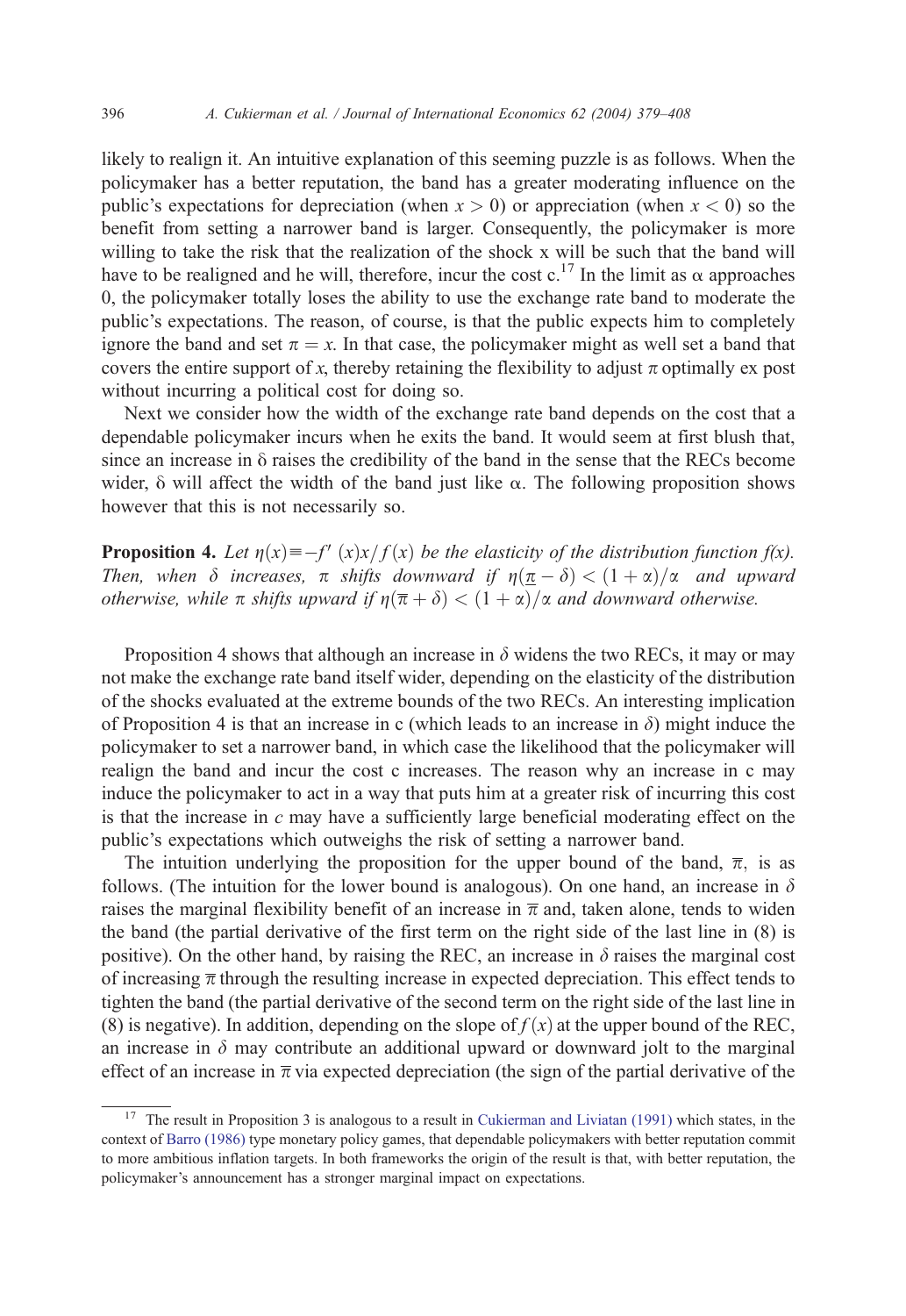last term in (8) is generally ambiguous). The proposition reveals that the combined impact of those three effects depends on the relative magnitudes of  $\eta(x)$  and  $\alpha$ .

## 4.3. A particular distribution of misalignments

To illustrate Propositions 1 and 2, let us consider the case where  $x$  has a triangular distribution on the interval  $[x, \overline{x}]$ , so that:

$$
f(x) = \begin{cases} \frac{2}{\overline{x} - \underline{x}} \left( 1 - \frac{x}{\underline{x}} \right) & \text{if } x \le 0, \\ \frac{2}{\overline{x} - \underline{x}} \left( 1 - \frac{x}{\overline{x}} \right) & \text{if } x > 0. \end{cases}
$$
(9)

The distribution is symmetric only if  $-x = \overline{x}$ . Substituting for  $f(x)$  in (7) and (8), solving for  $\pi$  and  $\bar{\pi}$  and dividing by x and  $\bar{x}$ , respectively, yields the following expressions:

$$
\frac{\underline{\pi}}{\underline{x}} = \begin{cases}\n\frac{1+\alpha}{1+2\alpha} + \frac{2}{3} \frac{\delta}{\underline{x}}, & 0 > \frac{\delta}{\underline{x}} > -1, \\
\frac{1+\alpha}{1+2\alpha} - \frac{2}{3}, & \frac{\delta}{\underline{x}} \le -1, \\
\frac{1+\alpha}{1+2\alpha} - \frac{2}{3}, & \frac{\delta}{\underline{x}} \le -1,\n\end{cases}\n\qquad\n\frac{\overline{\pi}}{\overline{x}} = \begin{cases}\n\frac{1+\alpha}{1+2\alpha} - \frac{2}{3} \frac{\delta}{\underline{x}}, & 0 < \frac{\delta}{\overline{x}} < 1, \\
\frac{1+\alpha}{1+2\alpha} - \frac{2}{3}, & \frac{\delta}{\overline{x}} \ge 1.\n\end{cases}\n\tag{10}
$$

Eq. (10) expresses the boundaries of the band relative to the maximal possible shocks and thereby provides a natural metric for band width. As  $\overline{\pi}/\overline{x}$  and  $\pi/x$  decrease from 1 to 0, the band gradually becomes tighter and tends towards a peg. The extreme case in which  $\overline{\pi}/\overline{x} = \underline{\pi}/\underline{x} = 0$  corresponds to a peg and the opposite extreme case in which  $\overline{\pi}/\overline{x} = \frac{\pi}{x} = 1$  corresponds to a free float (under a free float, policymakers retain the flexibility to set  $\pi$  ex post at any level they wish).

Since Eq. (10) implies that  $\overline{\pi}/\overline{x}$  and  $\pi/x$  are less than 1, so a free float is never optimal. This is consistent with part (ii) of Proposition 1 and with Proposition 2 since the triangular distribution is strictly increasing for  $x < 0$  and strictly decreasing for  $x > 0$ . Moreover, consistent with part (i) of Proposition 1 and Proposition 2, a peg is optimal only when  $\alpha = 1$  and  $\delta > \text{Max}[-\underline{x}, \overline{x}]$  (in which case,  $\delta/\overline{x} \geq 1$  and  $\delta/x \leq -1$ ) since only then  $\overline{\pi}/\overline{x} = \frac{\pi}{x} = 0$ . Otherwise, (10) shows that  $x < \pi < 0 < \overline{\pi} < \overline{x}$ , so the optimal regime is a nondegenerate band. Eq. (10) also shows that a symmetric band is optimal only when  $f(x)$ is symmetric. Otherwise, the band is wider above the center rate if positive realizations of  $x$  (for which the desirable policy absent a band is depreciation) are more likely than negative realizations of x (for which the desirable policy absent a band is appreciation), i.e., whenever  $\bar{x} > -x$  Conversely, the band will be wider below the center rate if negative realizations of  $x$  are more likely than positive realizations of  $x$ .

Eq. (10) also shows that, consistent with Propositions 3 and 4, the optimal band becomes tighter as  $\alpha$  and  $\delta$  increase.<sup>18</sup> [Fig. 5](#page-19-0) illustrates this by depicting  $\overline{\pi}/\overline{x}$  for alternative values of  $\alpha$ 

<sup>&</sup>lt;sup>18</sup> It can be verified that in the triangular distribution case, as long as  $\frac{\pi}{4} - \delta > \frac{x}{4}$  and  $\frac{\pi}{4} + \delta < \frac{\pi}{4}$ , the conditions  $\eta(\overline{\alpha} - \delta) > (1 + \alpha)/\alpha$  and  $\eta(\overline{\pi} + \delta) > 1 + \alpha/\alpha$  hold. Hence Proposition 4 implies that the band tightens as  $\delta$ increases.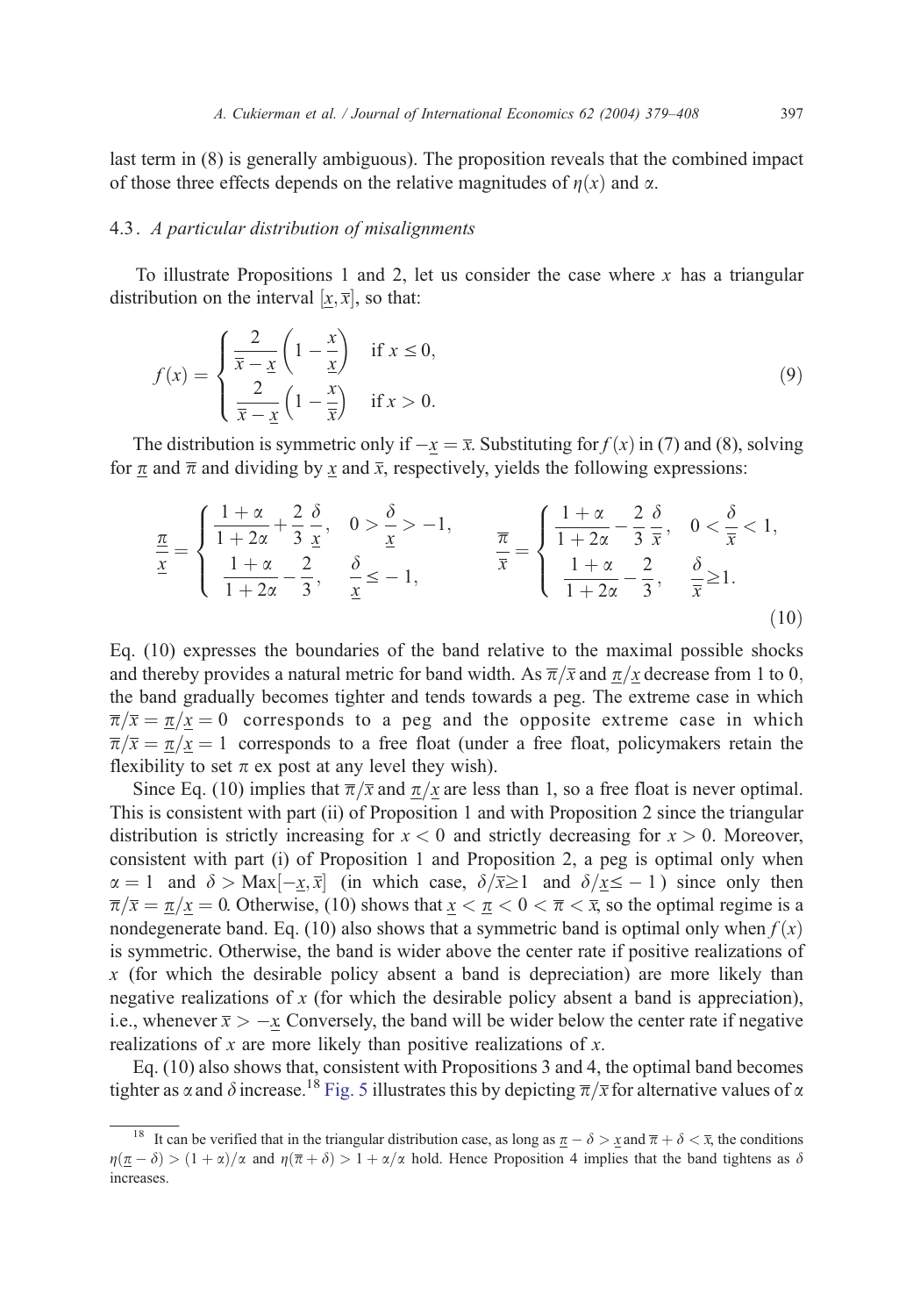<span id="page-19-0"></span>

Fig. 5. Illustration of the effects of  $\alpha$  and  $\delta$  on the exchange rate band when x has a triangular distribution and  $\bar{x}=1$ .

and  $\delta$  (the figure for  $\pi/x$  is analogous). The figure shows that as reputation tends to 1, the band becomes tighter although this occurs at a diminishing rate. In addition, the figure shows that the band tightens uniformly as  $\delta/\bar{x}$  increases from 0 to 1.

Finally, Eq.  $(10)$  shows that the band widens as the support of x increases. This means that a wide band is associated with a large uncertainty about exchange rate misalignments,  $x$ . This result is consistent with the observation that during the 1990s many countries with exchange rate bands widened their bands, in some cases, following exchange rate crises.<sup>19</sup> This mounting perception of wider spreads in potential exchange rate misalignment is probably due to a combination of several factors. But there is little doubt that an important contributing factor is the substantial increase in the volume of international financial flows following the removal of restrictions on such flows. Eq. (10) implies that this trend is likely to be accompanied by a flexibilization of the exchange rate system.

# 5. The case where  $\pi^e$  is set before x is realized leads to one sided bands and pegs

Thus far we assumed that in stage 2, the public forms expectations about  $\pi$  after the shock x was realized. Although this simplification makes it possible to examine several issues related to the choice of band more sharply, it largely excludes the possibility of stabilization policy. To allow for this possibility, we invert the timing of the model by assuming that expectations are formed *before x* is realized. Under this alternative timing,  $\pi^e$  reflects not only political uncertainty (i.e., whether the policymaker is dependable or opportunistic) but also uncertainty about real exchange rates misalignments. As a result,

<sup>&</sup>lt;sup>19</sup> Further analysis in a previous version of the paper (available upon request) shows that this result applies more generally. Practically all the countries mentioned at the beginning of the Introduction recently raised the flexibility of their exchange rate systems. Brazil, The Czech Republic, Ecuador, Mexico and Sweden even instituted fully flexible rates.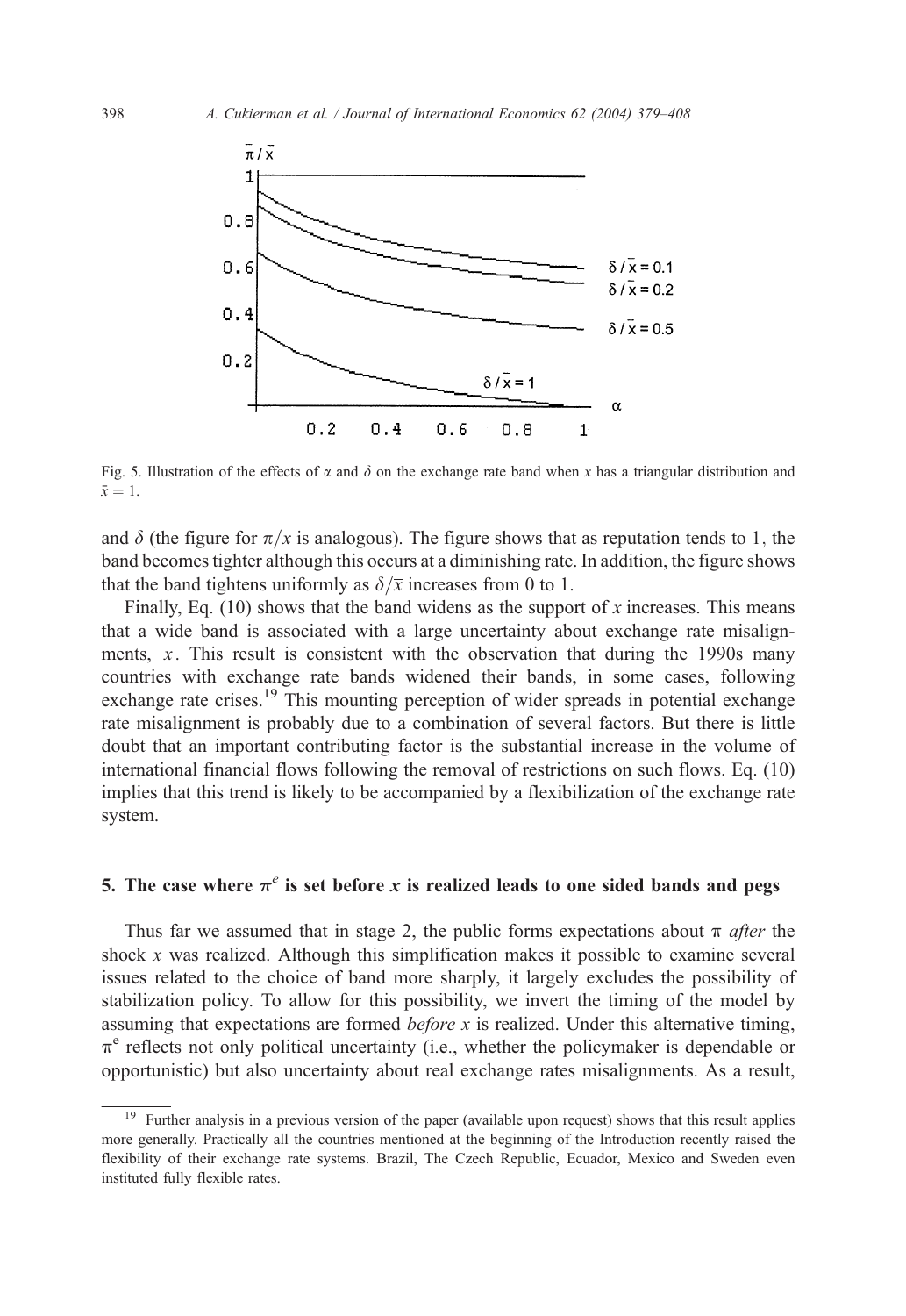the expected rate of change in the exchange rate is derived by taking the expectation of  $\pi^e(x)$  over the entire support of x. Using (4) we, therefore, have:

$$
\pi^{e} = E\pi^{e}(x) = \int_{\underline{x}}^{\underline{\pi}-\delta} x dF(x) + \int_{\underline{\pi}-\delta}^{\underline{\pi}} [\alpha \underline{\pi} + (1-\alpha)x] dF(x) + \int_{\underline{\pi}}^{\overline{\pi}} x dF(x)
$$
  
+ 
$$
\int_{\overline{\pi}}^{\overline{\pi}+\delta} [\alpha \overline{\pi} + (1-\alpha)x] dF(x) + \int_{\overline{\pi}+\delta}^{\overline{\pi}} x dF(x)
$$
  
= 
$$
\hat{x} + \alpha \int_{\underline{\pi}-\delta}^{\underline{\pi}} (\underline{\pi}-x) dF(x) + \alpha \int_{\overline{\pi}}^{\overline{\pi}+\delta} (\overline{\pi}-x) dF(x),
$$
\n(11)

where  $\hat{x}$  is the expected value of x.

Substituting (11) and (2) into (1), the expected payoff of the policymaker when he chooses the band is,

$$
EV(x) = \int_{\frac{x}{2}}^{\frac{\pi}{2}-\delta} \left[ \frac{x^2}{2} - x\pi^e - c \right] dF(x) + \int_{\frac{\pi}{2}-\delta}^{\frac{\pi}{2}} \left[ x(\frac{\pi}{2}-\pi^e) - \frac{\pi^2}{2} \right] dF(x)
$$
  
+ 
$$
\int_{\frac{\pi}{2}}^{\frac{\pi}{2}} \left[ \frac{x^2}{2} - x\pi^e \right] dF(x) + \int_{\frac{\pi}{2}}^{\frac{\pi}{2}+\delta} \left[ x(\pi - \pi^e) - \frac{\pi^2}{2} \right] dF(x)
$$
  
+ 
$$
\int_{\frac{\pi}{2}+\delta}^{\frac{\pi}{2}} \left[ \frac{x^2}{2} - x\pi^e - c \right] dF(x) = \int_{\frac{x}{2}}^{\frac{\pi}{2}} \frac{x^2}{2} dF(x) - \hat{x}\pi^e - cF(\frac{\pi}{2}-\delta)
$$
  
- 
$$
c(1 - F(\pi + \delta)) - \int_{\frac{\pi}{2}-\delta}^{\frac{\pi}{2}} \frac{(\pi - x)^2}{2} dF(x) - \int_{\frac{\pi}{2}}^{\frac{\pi}{2}+\delta} \frac{(\pi - x)^2}{2} dF(x).
$$
 (12)

Eq. (12) shows that if  $\hat{x} = 0$  (on average, the target for the real exchange rate coincides with the preexisting level), the public's expectations,  $\pi^e$ , have no effect on the policymaker's objective. Hence, the policymaker cannot benefit from restricting his flexibility to respond ex post to misalignments and, as a consequence, the optimal system is a free float.<sup>20</sup> This is analogous to the well known result, in the literature on strategic monetary policy, that a central banker who targets the natural rate of employment does not produce any systematic inflation bias (see e.g., [McCallum, 1995; Blinder, 1998\)](#page-29-0). Hence there is no need to confront the central bank with a [Walsh \(1995\),](#page-29-0) or any other type, of optimal contract since it provides the socially optimal level of stabilization without any bias in the first place. Similarly, when neither depreciations nor appreciations are desirable, a free float is optimal since it enables policymakers to provide the appropriate amount of stabilization of the real exchange rate without triggering any systematic expectation of a depreciation or appreciation.

The picture changes when  $\hat{x} \neq 0$ . For example, if  $\hat{x} > 0$ , the public expects on average a pressure for depreciation. Then, imposing ex ante restrictions on exchange rate variability affects expectations in a desirable direction and the familiar tradeoff between the credibility

<sup>&</sup>lt;sup>20</sup> Indeed, straightforward differentiation of  $EV(x)$  with respect to  $\pi$  and  $\bar{\pi}$  reveals that  $\partial E V(x)/\partial \overline{x} > 0 > \partial E V(x)/\partial \overline{x}$ , implying that at the optimum,  $\overline{x} = x$  and  $\overline{x} = \overline{x}$ .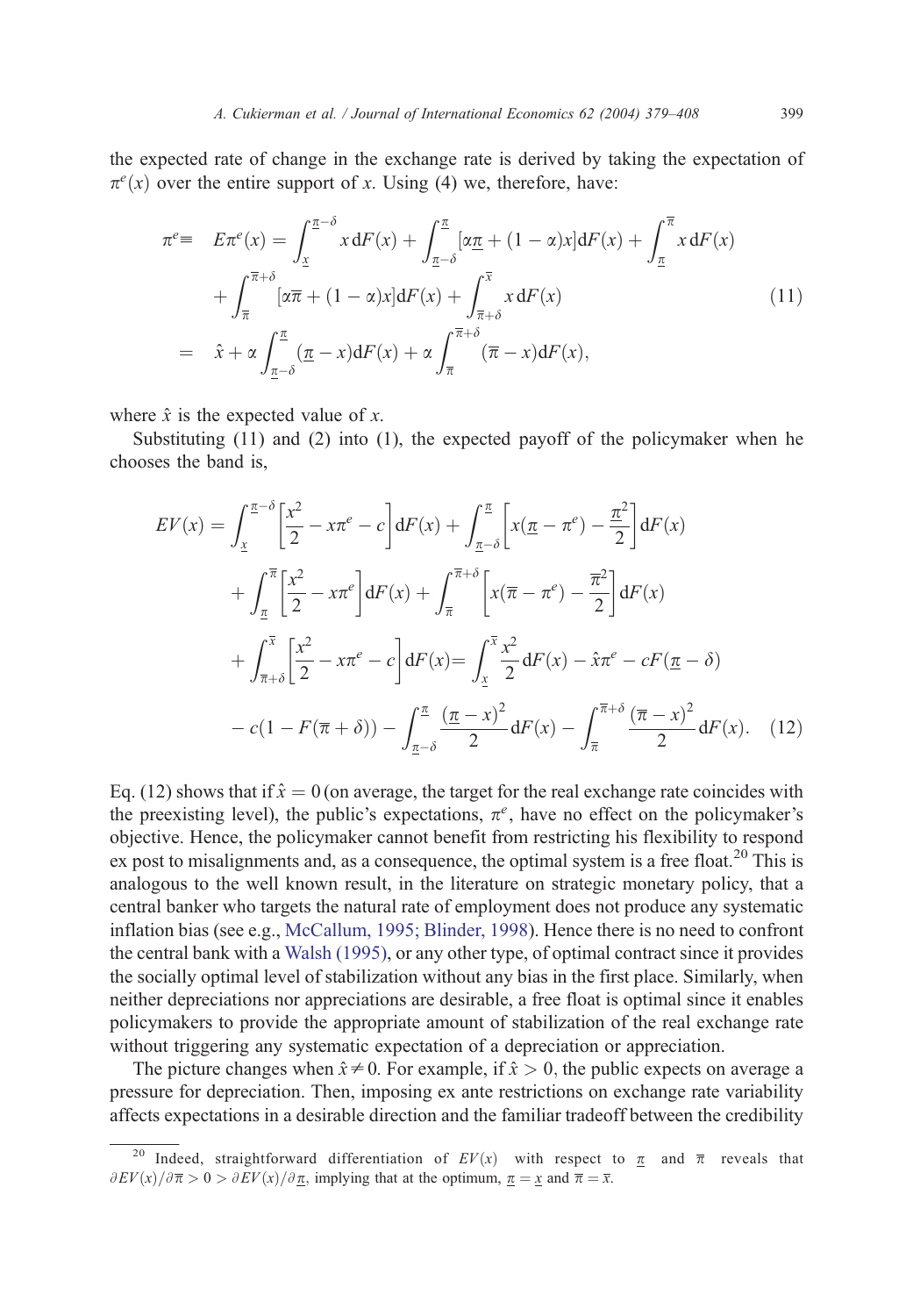needed to reduce the depreciation bias and the flexibility required for the stabilization of the real exchange rate reappears. The following proposition characterizes the optimal band for this case and shows that it will be one sided. The case where  $\hat{x}$ <0 is completely analogous.

**Proposition 5.** (One sided band) Suppose that  $\pi^e$  is formed before the realization of x. Then, if  $f(x)$  is increasing for  $x < 0$  and decreasing for  $x > 0$  (i.e.,  $f(x)$  has a single mode at 0) and if  $\hat{x}$  > 0, the lower bound of the exchange rate band will be such that  $\overline{x}$  =  $\overline{x}$ , so the exchange rate will be completely flexible below the center rate, while the upper bound of the band will be such that  $\bar{\pi} < \bar{x}$ . In addition, if  $\int_0^{\delta} xf(x) dx/(F(\delta) - F(0)) > \alpha \hat{x}$  (the expectation of x conditional on it being positive but less than  $\delta$  exceeds  $\alpha\hat{x}$ ), the upper bound of the band will exceed zero so the policymaker will set up a one-sided non degenerate band above the center rate.

Proposition 5 states that when expectations are formed before the public observes x, then, if on average the public expects a depreciation, the policymaker will let the exchange rate be completely flexible under the center rate. Establishing a band under the center rate is undesirable on two counts. First, it raises the expectation of depreciation further above 0; thereby making it more costly for the policymaker to achieve any given unexpected depreciation (which on average is desirable ex post). Second, a band under the center rate involves a loss in the flexibility to appreciate the exchange rate if this is needed (i.e., if  $x < 0$ ). By contrast, in spite of the associated loss of flexibility, a band above the center rate or a one sided peg are always beneficial because they moderate the public's expectation of a depreciation to sufficiently lower the policymaker's overall cost of achieving a given rate of unexpected depreciation. Tightening the band above the center rate plays here the same role as an increase in the conservativeness of the central bank in [Rogoff's \(1985\)](#page-29-0) framework. In both cases such changes moderate undesirable expectations at the cost of diminished flexibility to optimally stabilize the economy ex post.

When will the policymaker opt for a one sided peg and when for a one sided band? The proposition states that a sufficient condition for the latter case is that the expectation of  $x$ conditional on it being positive but less than  $\delta$  exceeds  $\alpha \hat{x}$ . This sufficient condition is more likely to hold when the cost of realignment,  $\delta$ , is large and the policymaker's reputation,  $\alpha$ , is small, or when the expected value of  $x$ ,  $\hat{x}$ , is small. In general, anything that reduces the impact of the band on expectations and raises the cost of foregone flexibility makes it more likely that the regime will be a one sided band rather than a one sided peg. $21$ 

## 5. Concluding remarks

This paper develops a framework for analyzing the choice of unilateral exchange rate bands by policymakers with varying degrees of reputation for dependability. Such bands are shown to emerge as the outcome of optimization under a policy objective function that

<sup>&</sup>lt;sup>21</sup> For unimodal distributions with a mode at zero the condition  $\int_0^\delta xf(x)dx/(F(\delta) - F(0)) > \alpha \hat{x}$  is satisfied for any  $\alpha \leq 1$ . It follows from Eq. (A.26) in the Appendix that for such distributions the exchange rate regime will never be a one sided peg.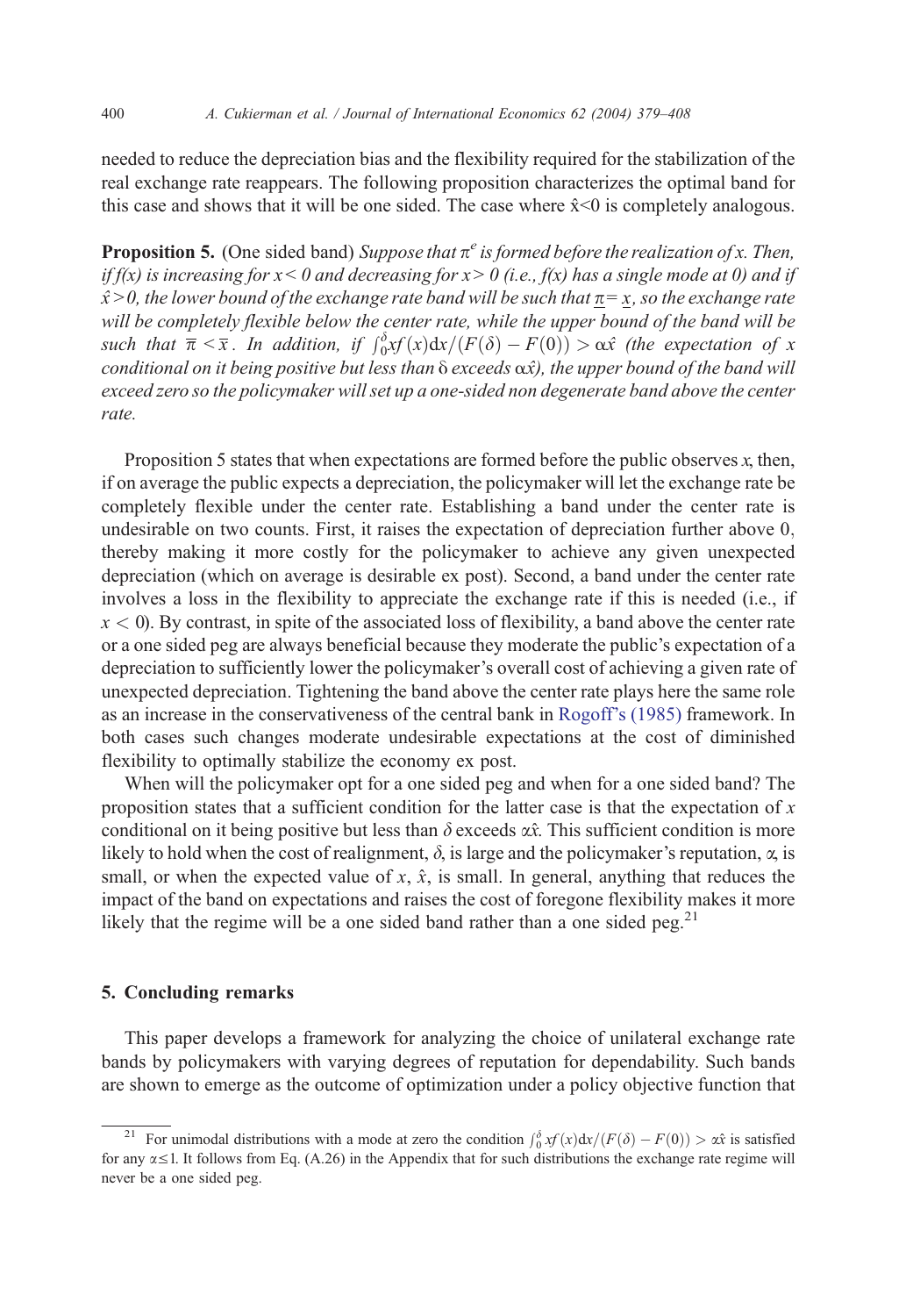weighs the cost of deviations of actual from desired real exchange rates against the variability of the nominal exchange rate.

The paper shows that reputation for dependability has systematic effects on the choice of band width. In particular, when price setters face only political uncertainty, the model implies that, unless reputation is perfect and the political cost of realignment is prohibitive, a fixed exchange rate is never optimal. A similar result arises when price setters face both political and economic uncertainty provided the distribution of economic shock is unimodal with a mode at zero. This carries with it the implication that, unless they will be maintained under all circumstances, 'hard pegs' should not be used.<sup>22</sup> Hong Kong's currency board appears to be a close real life counterpart to the case of a hard peg of this kind. In addition the relation between reputation and band type is monotonic. In particular, better reputation for dependability is generally conducive to the establishment of narrower bands.

Some of the discussion in the paper is consistent with the view that the recently observed shift toward more flexible exchange rate systems in various countries reflects policymakers' optimal response to a rise in the variability of shocks due to an increase in the degree of international capital mobility. In particular the paper shows that when the probability of large misalignments is larger than that of small misalignments the optimal exchange rate regime is a free float. But when the opposite is true, the optimal regime is a non degenerate band whose width is positively related, under reasonable conditions, to the spread of the distribution of misalignments.

Although the paper provides mostly a positive analysis, some of the results on optimal band width can also be applied prescriptively. For instance, given a distribution of potential misalignments, the framework of the paper can be used to instruct a policymaker with a given reputation for dependability and a given political cost of realigning the band, about the type of considerations involved in deciding whether or not to opt for a band, and when he does, how should the band look like (i.e., how wide should it be, whether it should be symmetric or not, one sided, and so on).

The framework of the paper can also be used to investigate the effects of various parameters on the expected size of realignments as well as on the expected rate of change in the exchange rate, and through it, on the interest rate differential. Although we have some results regarding those issues they have not been presented for reasons of brevity. In particular it is possible to characterize the effects of the distance of the current exchange rate from the center rate and of reputation and the cost of exiting the band on the interest rate differential and on the expected size of realignments.<sup>23</sup> The analytical framework can also be used to characterize conditions that are conducive to multiperiods bands but this too is beyond the scope of this paper.<sup>24</sup>

This paper has posited that, as is the case in a number of countries, policymakers manage the exchange rate. Since in some other countries the exchange rate is not managed at all, it is

<sup>22</sup> Or, alternatively, that other considerations than those analyzed here are involved in the choice of tight currency boards. [Schuler \(1996\)](#page-29-0) has strongly advocated tight currency boards for developing countries.<br><sup>23</sup> For example, it can be shown that for symmetric distributions, the public expects a depreciation or an

appreciation depending on whether the current exchange rate is above or below the center rate. Furthermore, when it is above (below) the center rate, expected depreciation (appreciation) is lower the higher are reputation and the political costs of exiting the band.

<sup>&</sup>lt;sup>24</sup> Frameworks with two periods' bands appear in [Cukierman et al. \(1994, 1996,](#page-28-0) Section 5).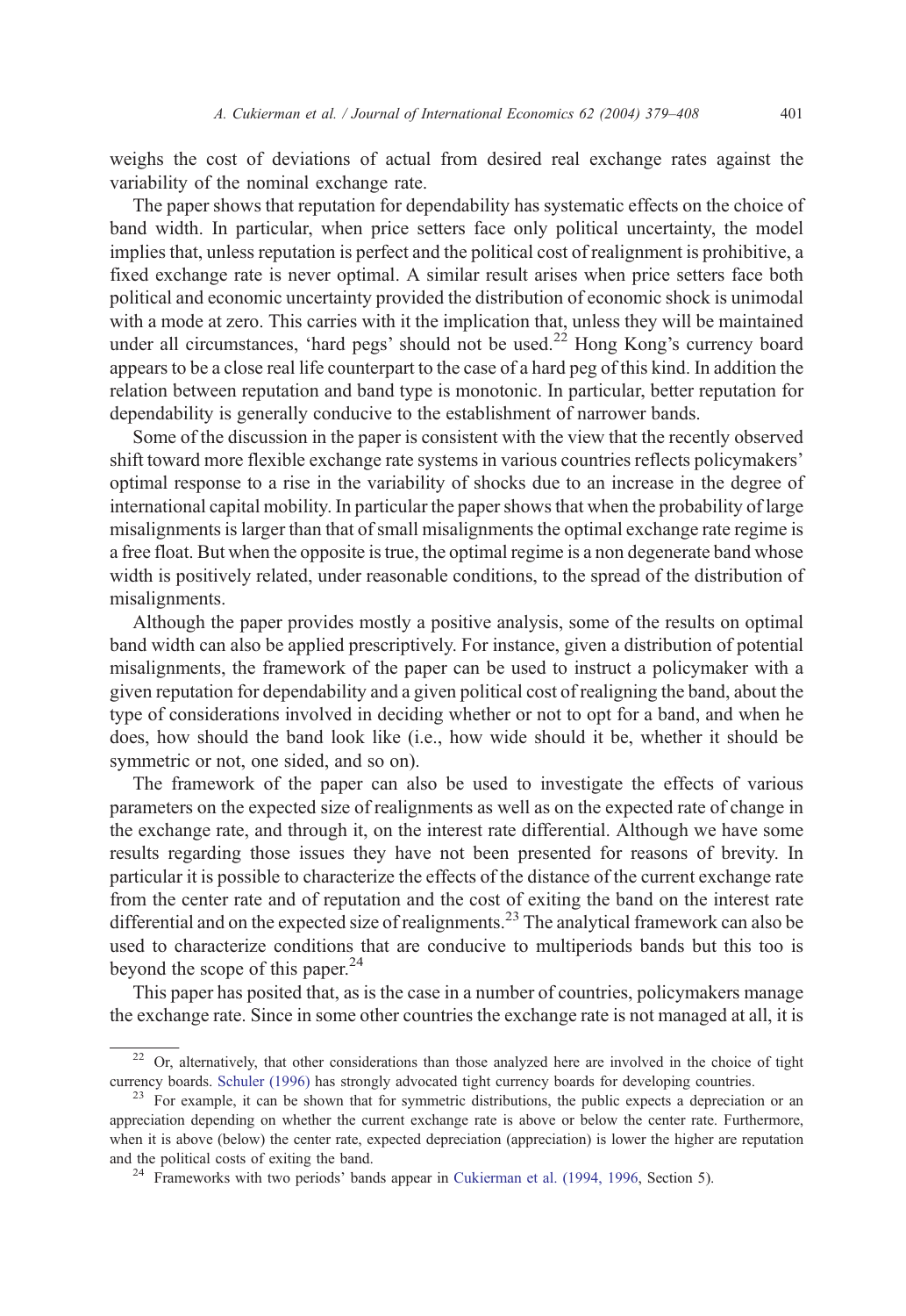desirable to examine the robustness of our results to the alternative assumption that, except within the ranges of effective commitment, the exchange rate is left to be determined by market forces. A preliminary analysis along those lines appears in [Cukierman and Spiegel](#page-29-0) (2000). Finally, the presence of speculators that rush to attack the currency whenever they expect that other speculators will do so—thereby forcing a realignment—introduces additional considerations into the choice of exchange rate regime. A framework that incorporates such considerations is developed in [Cukierman et al. \(2002\).](#page-29-0)

## Acknowledgements

This paper grew out of joint work by Cukierman, Kiguel, and Leiderman that was circulated as CEPR DP No. 907 (January 1994). We are grateful to an anonymous referee whose queries and suggestions led to the sharpening of results concerning a number of central issues.

## Appendix

# The policymaker's objective function (Eq. (1))

This part of the Appendix demonstrates that Eq. (1) in the text can be viewed as an approximation to the following objective function:

$$
-L(R) - \frac{\pi^2}{2}, \qquad L(R) = \frac{A(R - R^*)^2}{2}, \tag{A.1}
$$

where R is the real exchange rate,  $R^*$  is the desired level of the real exchange rate, and  $\pi$  is the rate of change in the nominal exchange rate which is assumed to be set by the policymaker. Eq. (A.1) reflects the policymaker's desire to minimize the loss from deviating from  $R^*$  and from variability in nominal variables. The parameter A measures the relative importance that the policymaker assigns to the first goal vis-a-vis the second: The larger is  $A$ , the stronger is the policymaker's aversion to deviating from his desired real exchange rate.

Assuming that the economy is small and open (nominal) domestic prices (and wages) are determined by the (nominal) exchange rate. Assuming in addition that domestic prices and wages are temporarily sticky, current prices and wages, p; are set in advance on the basis of the expected nominal exchange rate,  $e^{2.25}$  This implies (after normalizing exogenous foreign prices to 1) that  $p = \hat{e}$ , so that the real exchange rate is  $R = e/\hat{e}$ . Letting  $R_0$  be last period's real exchange rate, and expanding  $L(R)$  linearly around it we obtain

$$
L(R) \approx \frac{A}{2} (R_0 - R^*)^2 + A(R_0 - R^*)(R - R_0)
$$
  
=  $-\frac{A}{2} (R_0^2 - R^{*2}) + A(R_0 - R^*)R.$  (A.2)

<sup>&</sup>lt;sup>25</sup> To focus on the differential stickiness between the nominal exchange rate, on one hand, and prices and wages, on the other, we abstract from differences in stickiness between prices and wages.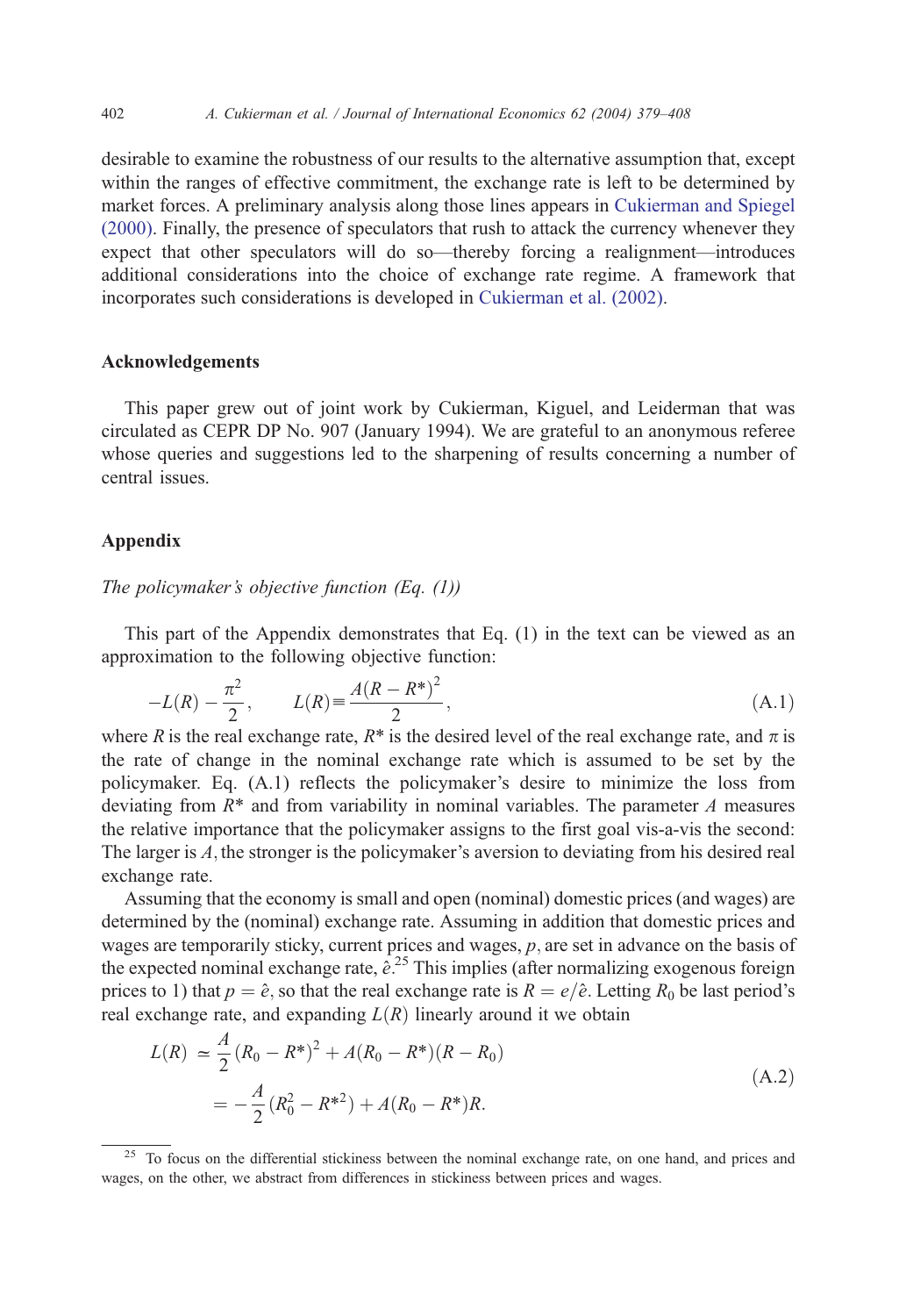Substituting this expression into (A.1), noting that  $R = e/\hat{e}$ , and ignoring terms that do not depend on  $e^{\prime\prime}$  which is the policymaker's choice variable'', the policymaker's objective becomes:

$$
x\frac{e}{\hat{e}} - \frac{\pi^2}{2}, \qquad x \equiv -A(R_0 - R^*). \tag{A.3}
$$

The parameter x is positive, zero, or negative, depending on whether  $R^*$  is larger than, equal to, or smaller than  $R_0$ . Moreover, x increases with the gap between the real exchange rate target and last period's real exchange rate, and with the policymaker's concern with deviations of the real exchange rate from the desired level. We assume that due to shocks to trade, capital flows, employment and other factors which are beyond the control of policymakers,  $R^*$  fluctuates randomly.  $R^*$  is realized before the public forms its expectations about the exchange rate and before the policymaker makes his policy choice. Hence,  $x$  is also a random variable that realizes prior to the formation of expectations and to the choice of the rate of change in the exchange rate by the policymaker. Now let  $u \equiv e/\hat{e} - 1$  be the rate of unanticipated depreciation or appreciation. Assuming that  $u$  is not too large,

$$
\log \frac{e}{\hat{e}} = \log(1 + u) \cong u. \tag{A.4}
$$

Letting  $e_0$  and  $\pi^e = (\hat{e} - e_0)/e_0$  denote respectively last period's nominal exchange rate and the expected rate of change in the exchange rate from that point and on,

$$
\log \frac{e}{\hat{e}} = \log \frac{e/e_0}{\hat{e}/e_0} = \log \frac{1+\pi}{1+\pi^e} = \log(1+\pi) - \log(1+\pi^e) \approx \pi - \pi^e.
$$
 (A.5)

Taken together, the last two equations imply that:

$$
\frac{e}{\hat{e}} - 1 \equiv u \cong \pi - \pi^e. \tag{A.6}
$$

Substituting from  $(A.6)$  into  $(A.3)$  and ignoring terms that do not depend on e, yields Eq. (1) in the text.  $\square$ 

**Derivation of Eq. (2):** Since  $V(\pi, \pi^e)$  is strictly concave in  $\pi$  and since c is fixed, it is clear that if  $x > \overline{\pi}$ , the policymaker's optimal choice is either x if  $V(x, \pi^e) - c > V(\overline{\pi}, \pi^e)$  or  $\overline{\pi}$  if  $V(x, \pi^e) - c < V(\overline{\pi}, \pi^e)$ . But, given Eq. (1),  $V(x, \pi^e) = x^2/2 - x\pi^e$  and  $V(\overline{\pi}, \pi^e) = x(\overline{\pi}, \pi^e)$  $\mathcal{P}(x, \pi^2) - \mathcal{E} \leq \mathcal{P}(\pi, \pi^2)$ . But, given Eq. (1),  $\mathcal{P}(x, \pi^2) = x^2/2 - x\pi^2$  and  $\mathcal{P}(\pi, \pi^2) = x(\pi - \pi^2) - \pi^2/2$ . Hence,  $\pi^D(x) = x$  if  $x > \pi + \delta$  and  $\pi^D(x) = \pi$  if  $\pi \leq x \leq \pi + \delta$  where  $\delta = \sqrt{2c}$ . Similarly, if  $x < \underline{\pi}$  the policymaker's optimal choice is x if  $V(x, \pi^e) - c > V(\underline{\pi}, \pi^e)$ , or  $\underline{\pi}$  if  $V(x, \pi^e) - c < V(\underline{\pi}, \pi^e)$ . From Eq. (1),  $V(\underline{\pi}, \pi^e) = x(\underline{\pi} - \pi^e) - \frac{\pi^2}{2}$ , so  $\pi^D(x) = x$  if  $x < \underline{\pi} + \delta$  and  $\pi^{D}(x) = \underline{\pi}$  if  $\underline{\pi} - \delta \le x \le \underline{\pi}$ . This establishes that the dependable policymaker's choices in stage 3 are given by (2).  $\Box$ 

**Proof of Proposition 1.** (i) Evaluating Eq. (7) at  $\pi = 0$ ,

$$
\frac{\partial EV(x)}{\partial \underline{\pi}}\bigg|_{\underline{\pi}=0} = -\alpha \delta^2 f(-\delta) + \int_{-\delta}^0 (1-\alpha)x \, dF(x) < 0,\tag{A.7}
$$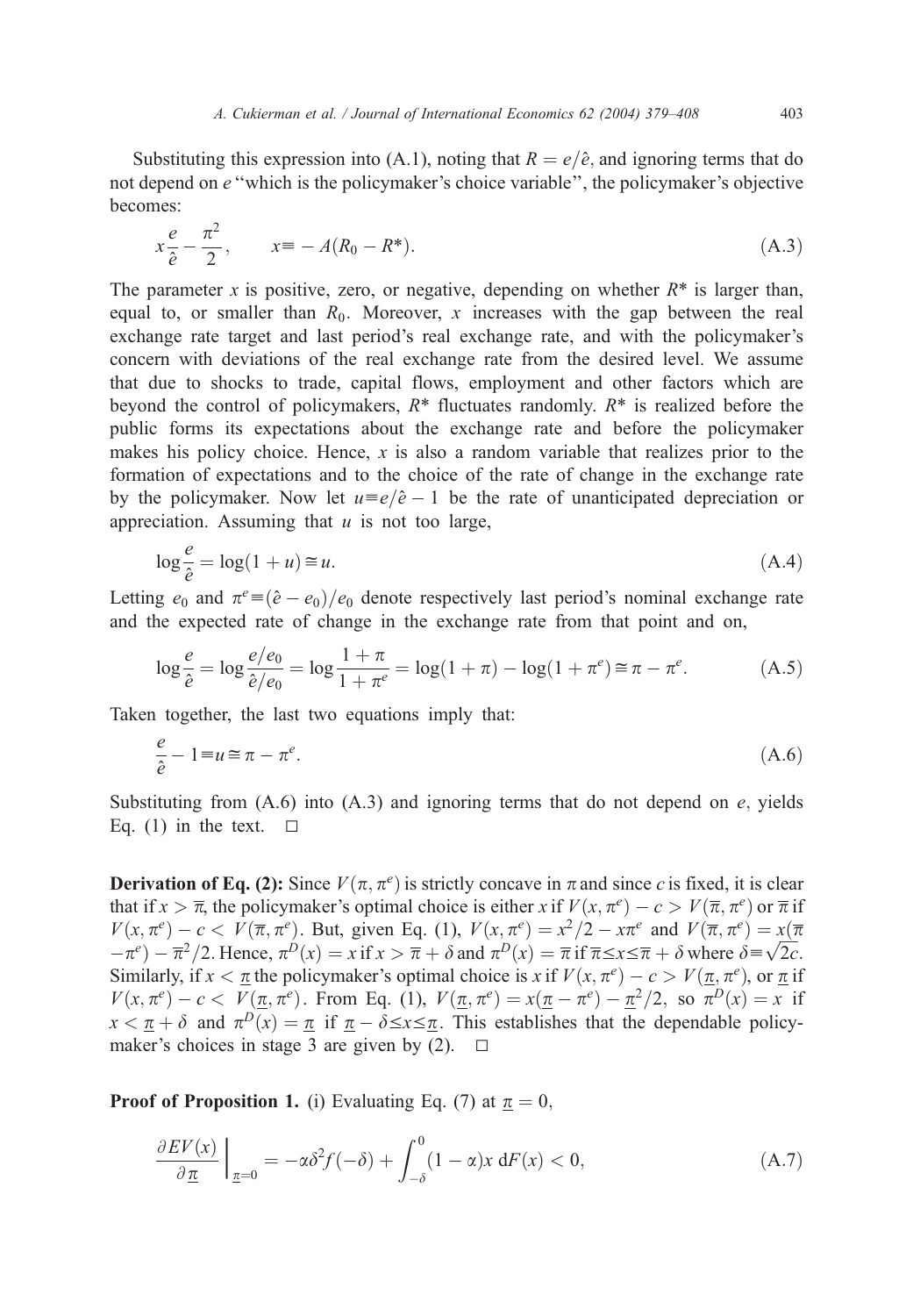where the inequality follows because  $0 < \delta < -x$ . Hence, at the optimum,  $\pi < 0$ . Likewise, evaluating Eq. (8) at  $\bar{\pi} = 0$ ,

$$
\frac{\partial EV(x)}{\partial \bar{\pi}}\bigg|_{\underline{\pi}=0} = \alpha \delta^2 f(\delta) + \int_0^\delta (1-\alpha)x \, dF(x) > 0,
$$
\n(A.8)

where the inequality follows because  $0 < \delta < \bar{x}$ . Hence, at the optimum,  $\bar{\pi} > 0$ .

(ii) Suppose that  $f(x)$  is nonincreasing for all  $x < 0$ . Then:

$$
\frac{\partial EV(x)}{\partial \underline{\pi}} = \alpha \delta(\underline{\pi} - \delta) f(\underline{\pi} - \delta) + \int_{\underline{\pi} - \delta}^{\underline{\pi}} [(x - \underline{\pi}) - \alpha x] dF(x)
$$

$$
= \int_{\underline{\pi} - \delta}^{\underline{\pi}} \left[ (x - \underline{\pi}) - \alpha x + \alpha \underline{\pi} \frac{f(\underline{\pi} - \delta)}{f(x)} - \alpha \delta \frac{f(\underline{\pi} - \delta)}{f(x)} \right] f(x) dx
$$

$$
< \int_{\underline{\pi} - \delta}^{\underline{\pi}} \left[ (1 - \alpha)(x - \underline{\pi}) - \alpha \delta \frac{f(\underline{\pi} - \delta)}{f(x)} \right] f(x) dx < 0,
$$
(A.9)

implying that the policymaker would like to push  $\pi$  downward as far as possible. The proof that the policymaker would like to push  $\bar{\pi}$  upward as far as possible when  $f(x)$  is nondecreasing for all  $x > 0$  is analogous.

(iii) The proof follows immediately from part (ii). So long as  $f(x)$  is decreasing over the whole negative REC,  $\partial EV(x)/\partial \underline{\pi} < 0$ , while if  $f(x)$  is increasing over the whole positive REC,  $\partial EV(x)/\partial \bar \pi > 0$ .

(iv) If  $f(x)$  is symmetric around 0, then for  $0 < a < b$ ,

$$
f(x) = f(-x), \qquad \int_{-b}^{-a} f(x)dx = \int_{a}^{b} f(x)dx, \text{ and}
$$

$$
-\int_{-b}^{-a} xf(x)dx = \int_{a}^{b} xf(x)dx.
$$
(A.10)

Using these properties, Eq. (7) becomes:

$$
\alpha \delta(\underline{\pi} - \delta) f(\underline{\pi} - \delta) + \int_{\underline{\pi} - \delta}^{\underline{\pi}} [(x - \underline{\pi}) - \alpha x] dF(x)
$$
  
=  $\alpha \delta(\underline{\pi} - \delta) f(-\underline{\pi} + \delta) - \int_{-\underline{\pi}}^{-\underline{\pi} + \delta} [(x + \underline{\pi}) - \alpha x] f(x) dx = 0.$  (A.11)

But now, if we replace  $\pi$  with  $-\bar{\pi}$ , we get exactly Eq. (8). Thus, both  $\pi$  and  $-\bar{\pi}$  satisfy the second line in Eq.  $(A.11)$  and hence they must be equal.  $\Box$ 

**Proof of Proposition 2.** (i)  $\delta > \text{Max}[-\underline{x}, \overline{x}]$  implies that  $\underline{x} > \underline{\pi} - \delta$  and  $\overline{x} < \overline{\pi} + \delta$ . Hence, the expected payoff of the policymaker becomes:

$$
EV(x) = -\int_{\underline{x}}^{\overline{x}} \frac{x^2}{2} dF(x) - \int_{\underline{x}}^{\overline{x}} \left[ \frac{(\underline{\pi} - x)^2}{2} + \alpha x (\underline{\pi} - x) \right] dF(x)
$$

$$
- \int_{\overline{\pi}}^{\overline{x}} \left[ \frac{(\overline{\pi} - x)^2}{2} + \alpha x (\overline{\pi} - x) \right] dF(x).
$$
(A.12)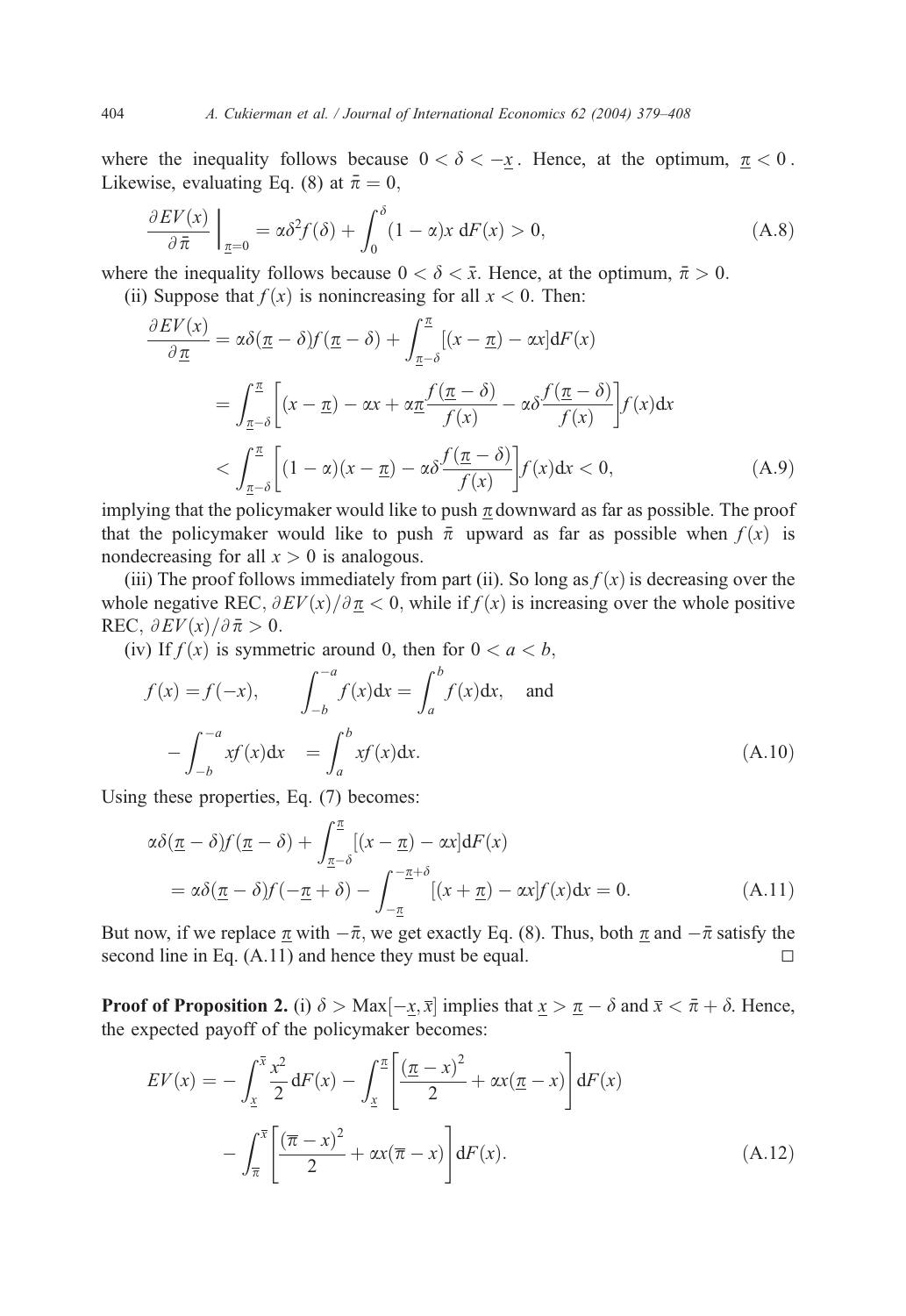As a result,

$$
\frac{\partial EV(x)}{\partial \underline{\pi}} = -\int_{\underline{x}}^{\underline{\pi}} [\underline{\pi} - (1 - \alpha)x] dF(x),
$$
  

$$
\frac{\partial EV(x)}{\partial \overline{\pi}} = -\int_{\overline{\pi}}^{\overline{x}} [\overline{\pi} - (1 - \alpha)x] dF(x).
$$
 (A.13)

If  $\alpha = 1$ , then  $\frac{\partial EV(x)}{\partial \pi} > 0 > \frac{\partial EV(x)}{\partial \pi}$  for all  $\pi \in [x, 0)$  and  $\pi \in (0, \bar{x}]$  implying that the optimal system is a peg with  $\pi = \overline{n} = 0$ .

Next suppose that  $\alpha < 1$ . Then, evaluating  $\partial E V(x)/\partial \overline{\pi}$  at  $\overline{\pi} = 0$  reveals that

$$
\frac{\partial EV(x)}{\partial \overline{x}}\bigg|_{\overline{x}=0} = \int_0^{\overline{x}} (1-\alpha)x \mathrm{d}F(x) > 0.
$$
\n(A.14)

Moreover, at  $\bar{\pi} = 0$ , the slope of  $v \partial E V(x)/\partial \bar{\pi}$  is negative since

$$
\frac{\partial^2 EV(x)}{\partial \overline{x}^2} \bigg|_{\overline{x}=0} = -(1 - F(0)) < 0. \tag{A.15}
$$

On the other hand, at  $\overline{\pi} = \overline{x}$ , we have:

$$
\frac{\partial EV(x)}{\partial \overline{x}}\bigg|_{\overline{x}=\overline{x}} = \int_{\overline{x}}^{\overline{x}} (1-\alpha)x \mathrm{d}F(x) = 0,
$$
\n(A.16)

and

$$
\frac{\partial^2 EV(x)}{\partial \overline{x}^2} \bigg|_{\overline{x} = \overline{x}} = \alpha \overline{x} f(\overline{x}) - (1 - F(\overline{x})) = \alpha \overline{x} f(\overline{x}) > 0,
$$
\n(A.17)

where the last equality follows since  $F(\bar{x})=1$ . Since  $\partial EV(x)/\partial \bar{\pi}$  is a continuous function, the Intermediate Value Theorem implies that there exists  $\overline{\pi} \in (0, \overline{x})$  at which  $\partial EV(x)/\partial \overline{x} = 0$ . The proof that  $-\underline{x} < \underline{\pi} < 0$  is analogous.

Proof of Proposition 3. Using (7), applying the implicit function theorem, and using the fact that by the second order condition for maximization,  $\partial^2 E V(x)/\partial \underline{\pi}^2 < 0$  yields:

$$
\operatorname{Sign} \frac{\partial \underline{\pi}}{\partial \alpha} = \operatorname{Sign} \left[ \delta(\underline{\pi} - \delta) f(\underline{\pi} - \delta) - \int_{\underline{\pi} - \delta}^{\underline{\pi}} x \mathrm{d} F(x) \right],\tag{A.18}
$$

However, (7) implies that,

$$
\delta(\underline{\pi} - \delta)f(\underline{\pi} - \delta) = -\frac{1}{\alpha} \int_{\underline{\pi} - \delta}^{\underline{\pi}} [(x - \underline{\pi}) - \alpha x] dF(x).
$$
 (A.19)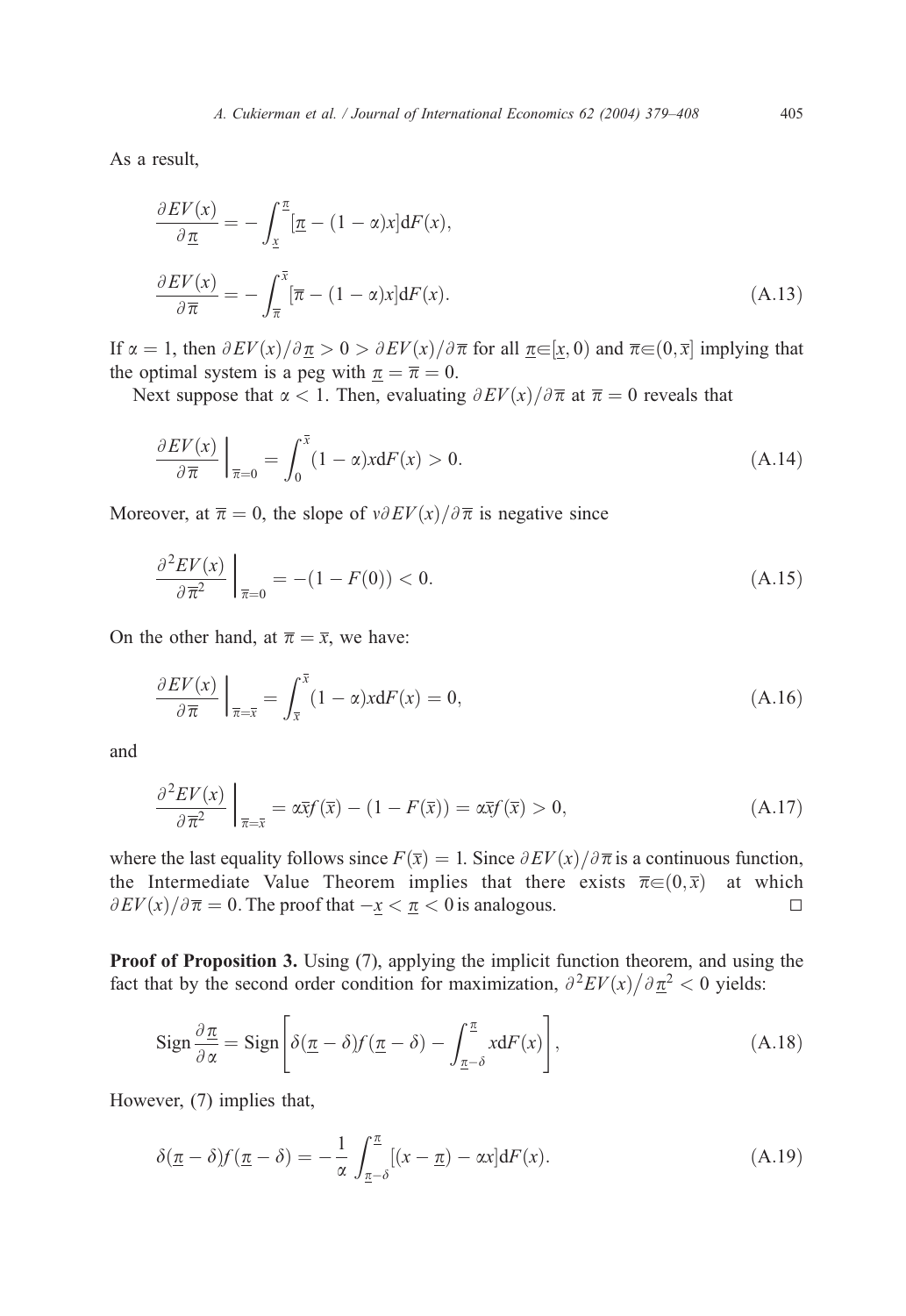Substituting into (A.18) and rearranging terms we get:

$$
\operatorname{Sign} \frac{\partial \underline{\pi}}{\partial \alpha} = \operatorname{Sign} \left[ -\frac{1}{\alpha} \int_{\underline{\pi} - \delta}^{\underline{\pi}} [(x - \underline{\pi}) - \alpha x] dF(x) - \int_{\underline{\pi} - \delta}^{\underline{\pi}} x dF(x) \right]
$$

$$
= -\frac{1}{\alpha} \int_{\underline{\pi} - \delta}^{\underline{\pi}} (x - \underline{\pi}) dF(x) > 0.
$$
(A.20)

Hence, as  $\alpha$  falls, the policymaker wants to lower  $\pi$ , thereby widening the band under the central parity line. The proof that the policymaker wants to raise  $\bar{\pi}$  (i.e., widen the band above the central parity line) as  $\alpha$  falls is analogous. As  $\alpha$  approaches 0, the first terms in (7) and (8) and the second terms in the two integrals vanish. Thus, the derivative in (7) is everywhere decreasing and the derivative in (8) is everywhere increasing, so as a result,  $\underline{\pi} = \underline{x}$  and  $\overline{\pi} = \overline{x}$ .

Proof of Proposition 4. Using (7), applying the implicit function theorem, and using the fact that by the second-order condition for maximization,  $\partial^2 E V(x)/\partial \underline{\pi}^2 < 0$ , yields

$$
\text{Sign}\frac{\partial \underline{\pi}}{\partial \delta} = \text{Sign}[-\delta(1+\alpha)f(\underline{\pi}-\delta) - \alpha\delta(\underline{\pi}-\delta)f'(\underline{\pi}-\delta)]
$$

$$
= \text{Sign}\left[-\delta\alpha f(\underline{\pi}-\delta)\left[\frac{1+\alpha}{\alpha} - \eta(\underline{\pi}-\delta)\right]\right].
$$
(A.21)

Hence,  $\pi$  decreases with  $\delta$  if  $\eta(\pi - \delta) < (1 + \alpha)/\alpha$  and increases towards 0 if  $\eta(\pi - \delta)$  $(1 + \alpha)/\alpha$ . Likewise,

$$
\text{Sign}\frac{\partial\bar{\pi}}{\partial\delta} = \text{Sign}[\delta(1+\alpha)f(\bar{\pi}+\delta) + \alpha\delta(\bar{\pi}+\delta)f'(\bar{\pi}+\delta)]
$$

$$
= \text{Sign}\left[\delta\alpha f(\bar{\pi}+\delta)\left[\frac{1+\alpha}{\alpha} - \eta(\bar{\pi}+\delta)\right]\right].
$$
(A.22)

Hence,  $\bar{\pi}$  increases with  $\delta$  if  $\eta(\bar{\pi} + \delta) < (1 + \alpha)/\alpha$ , and decreases towards 0 if  $\eta(\bar{\pi} + \delta)$  $> (1 + \alpha)/\alpha$ .

**Proof of Proposition 5.** Given the assumption that  $f(x)$  has a single mode at 0, the effect of the band on the public's expectations is given by:

$$
\frac{\partial \pi^e}{\partial \underline{\pi}} = \alpha \int_{\underline{\pi}-\delta}^{\underline{\pi}} dF(x) - \alpha \delta f(\underline{\pi}-\delta) = \alpha \int_{\underline{\pi}-\delta}^{\underline{\pi}} [f(x) - f(\underline{\pi}-\delta)] dx > 0,
$$
 (A.23)

and

$$
\frac{\partial \pi^e}{\partial \overline{\pi}} = \alpha \int_{\overline{\pi}}^{\overline{\pi}+\delta} dF(x) - \alpha \delta f(\overline{\pi}+\delta) = \alpha \int_{\overline{\pi}}^{\overline{\pi}+\delta} [f(x) - f(\overline{\pi}+\delta)] dx > 0.
$$
 (A.24)

Hence, lowering the lower bound of the band lowers  $\pi^e$  while raising the upper bound of the band raises  $\pi^e$ .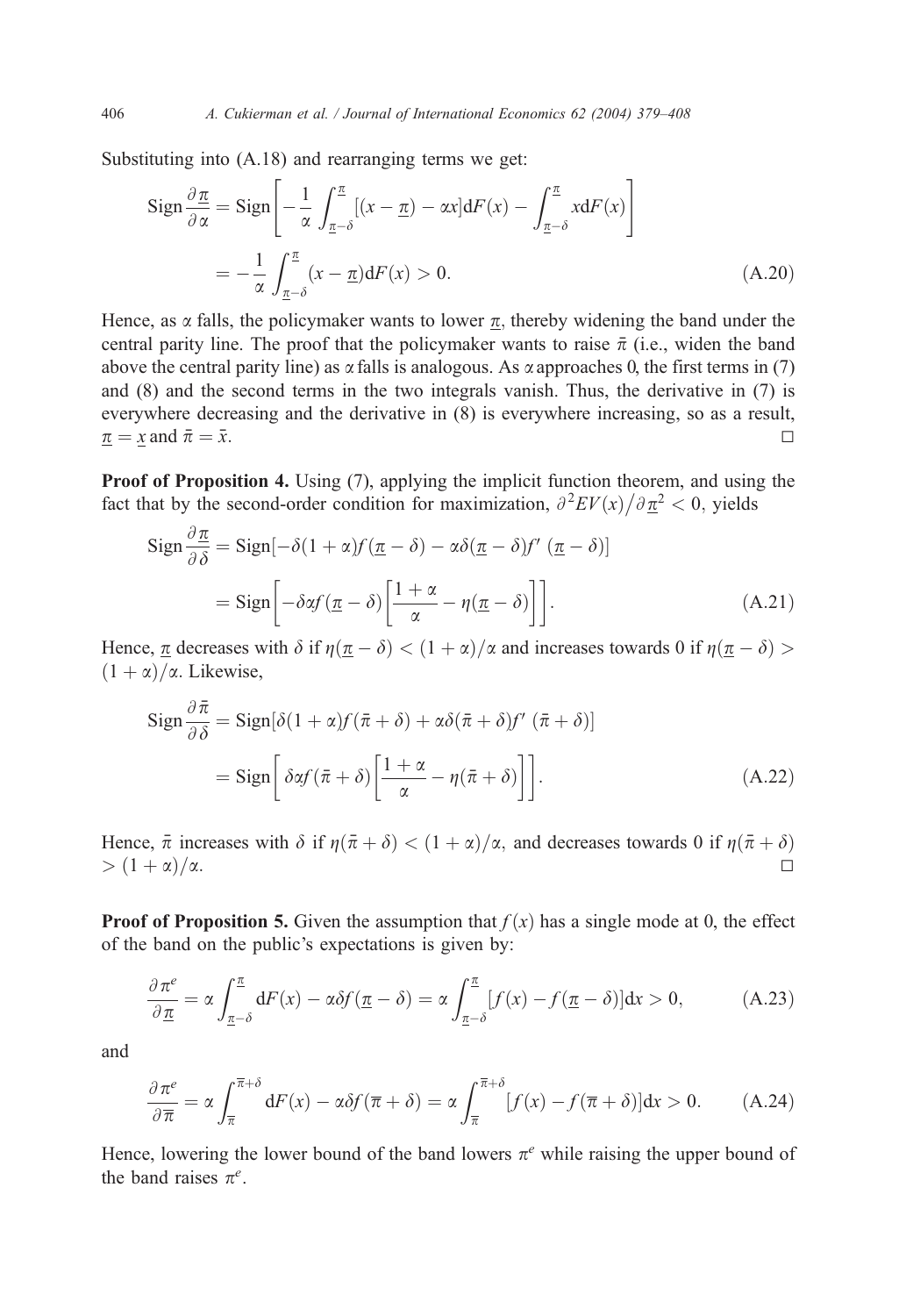<span id="page-28-0"></span>The partial derivatives of  $EV(x)$  with respect to  $\pi$  and  $\overline{\pi}$  are given by

$$
\frac{\partial EV(x)}{\partial \underline{\pi}} = -\hat{x} \frac{\partial \pi^e}{\partial \underline{\pi}} - \int_{\underline{\pi} - \delta}^{\underline{\pi}} (\underline{\pi} - x) dF(x),
$$

$$
\frac{\partial EV(x)}{\partial \overline{\pi}} = -\hat{x} \frac{\partial \pi^e}{\partial \overline{\pi}} - \int_{\overline{\pi}}^{\overline{\pi} + \delta} (\overline{\pi} - x) dF(x).
$$
(A.25)

If  $\hat{x} > 0$ , the first terms in both derivatives are negative. Since the second term in  $\partial E V(x)/\partial \pi$  is also negative, it follows that  $\partial E V(x)/\partial \pi < 0$ . Hence it is optimal to set  $\pi = x$ . On the other hand, the second term in  $\partial E V(x)/\partial \overline{\pi}$  is positive. To determine the width of the band above the center rate, note that

$$
\frac{\partial EV(x)}{\partial \pi}\Big|_{\overline{\pi}=0} = -\hat{x}\frac{\partial \pi^e}{\partial \overline{\pi}}\Big|_{\overline{\pi}=0} + \int_0^{\delta} x \,dF(x) = \int_0^{\delta} [(x - \alpha \hat{x})f(x)]dx + \alpha \hat{x}\delta f(\delta)
$$

$$
= (F(\delta) - F(0)) \left[ \frac{\int_0^{\delta} xf(x)dx}{F(\delta) - F(0)} - \alpha \hat{x} \right] + \alpha \hat{x}\delta f(\delta),
$$

and

$$
\frac{\partial EV(x)}{\partial \overline{\pi}}\Big|_{\overline{\pi} = \overline{x}} = -\hat{x}\frac{\partial \pi^e}{\partial \overline{\pi}}\Big|_{\overline{\pi} = \overline{x}} < 0.
$$
\n(A.27)

Eq. (A.27) indicates that a completely flexible exchange rate above the center rate is never optimal. By contrast a one-sided peg,  $\overline{\pi} = 0$ , cannot be ruled out in general. But when the square bracketed term in (A.26) is positive, a non degenerate one-sided band,  $\overline{\pi} > 0$ , is surely optimal. Note that this is only a necessary condition since it might be optimal to set  $\overline{\pi} > 0$  even if this condition fails.

## References

- Barro, J.R., Gordon, D.B., 1983. A positive theory of monetary policy in a natural rate model. Journal of Political Economy 91, 589-610.
- Barro, J.R., 1986. Reputation in a model of monetary policy with incomplete information. Journal of Monetary Economics 17,  $3-20$ .
- Beetsma, R.M.W.J., van der Ploeg, F., 1998. Macroeconomic stabilization and intervention policy under an exchange rate band. Journal of International Money and Finance 17, 339-353.
- Blinder, A.S., 1998. Central Banking in Theory and Practice. The MIT Press, Cambridge, MA.
- Cukierman, A., 1992. Central Bank Strategy, Credibility and Independence: Theory and Evidence. The MIT Press, Cambridge, MA.
- Cukierman, A., Liviatan, N., 1991. Optimal accommodation by strong policymakers under incomplete information. Journal of Monetary Economics 27, 99-127.
- Cukierman, A., Kiguel, M., Leiderman, L., 1994. Some evidence on a strategic model of exchange rate bands. In: Leiderman, L., Razin, A. (Eds.), Capital Mobility: The Impact on Consumption, Investment and Growth. Cambridge University Press, pp. 156-172.